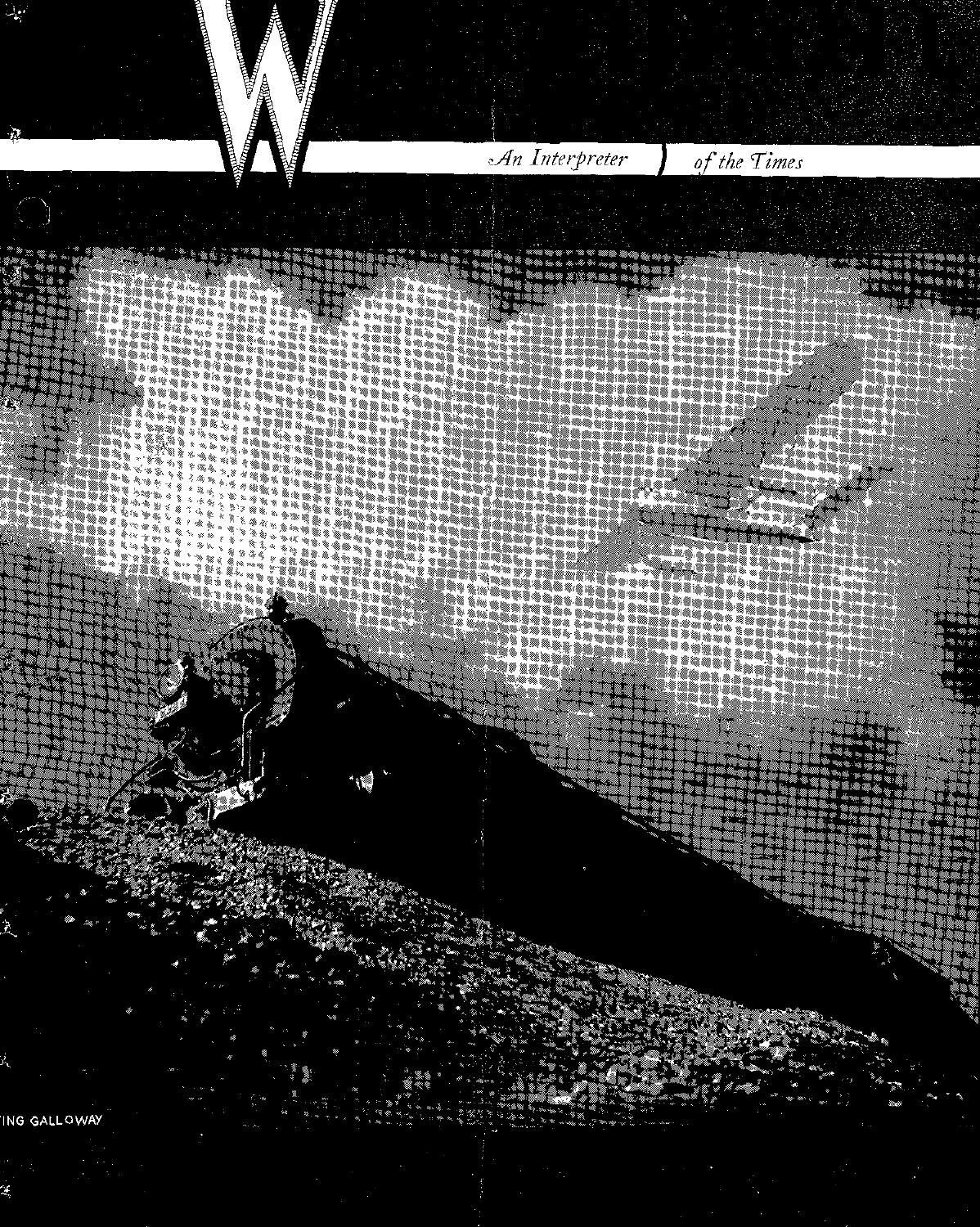

**If** The Japanese have renewed their attacks on China, staging a campaign to wrest the rich province of Jehol from the Chinese. Shanhaikwan, a Chinese city at the eastern end of the Great Wall, where it meets the sea, has been captured, and it is feared that the Japanese will eventually take Peiping (Peking), the old capital of China, and annex the whole northern portion of the country, But Japan insists that the Chinese provoked the attack, and that the whole affair is only a local matter and not an act of war.

Q It has always been believed that farmers cannot get together in any concerted action to better their economic conditions. But they have been so driven to desperation by the hardship of the current depression that they are rising to assert their rights as never before. Various sections of the country are seeing them resort to mob tactics and threats of force to prevent foreclosures of farm mortgages. Many of them seem to agree that violence is the only persuasive language that ruthless financiers will understand.

C While Uncle Sam is casting about to find some way to raise money for the balancing of the Federal Budget, the people are clamoring for lower taxes. Around the first of the year this took the form of an insistence on lower automobile license taxes in many states. Especially in the South, hundreds of thousands of cars are kept off the streets and roads because of the inability of their owners to pay license fees. And those who can pay are joining those who can't, to form "pedestrian clubs" in protest against a new kind of "highway robbery."

## THE NEWS *Condensed for Busy People*

Q For three years a Research Committee on Social Trends, appointed by President Hoover and supported by the Rockefeller Foundation, has been working "with a view to providing such a review as might supply a basis for the formulation of large national policies looking to the next phase of the nation's development." This body has just made its report in two large volumes, which contain important findings that will be invaluable for charting

**4I** One observer of the times is sure men have not yet learned the chief lesson of the depression, because patches on well-worn trousers are on the seats and not on the knees.

the future progress of the nation.

The House of Representatives has passed a bill providing for a change in the Volstead Act to permit the manufacture and sale of beer with an alcoholic content of three and two-tenths per cent. The Act now permits one half of one per cent of alcohol in beer. At this writing the Senate is working on a modified repeal, of the Eighteenth Amendment. The senior body no doubt prefers to approach the liquor problem from the Amendment angle, because it is probable that the President and the American people will oppose three per cent beer as a violation of the spirit of the Amendment, contending that if beer is wanted, the Amendment should first be repealed.

IQ Congress has passed, over the President's veto, a bill to give the Philippine Islands their independence,—a certain qualified freedom from American rule that will come in the course of time. There are so many "strings" to it, however, that the leaders in the islands are not at all satisfied that they want it under such conditions.

(I America is expecting great things of the Democratic party and Presidentelect Roosevelt. Just now, March 4 is the most popular and anticipated date on the calendar. The party now coming to power can certainly have everything its own way, for it has an overwhelming majority in Congress.

**Q** The President and the Presidentelect of the United States have come to an agreement on the European debt question, and negotiations are now in progress with Great Britain with the objective of eliminating this factor in the cause's of world economic depression.

**C.** The Twentieth Amendment to the United States Constitution has **bee**  passed by the necessary thirty-si states, and will go into effect October 15. It provides for the legislature elected in any November to take office the next January **3,** and the President elected at the same time to begin his work January 20.

**41** Ex-president of the United States Calvin Coolidge died of heart failure on January 5, in his sixtieth year. The nation mourned the passing of a great, but unassuming, statesman; and deplored the terrific strain of our presidential office, which cuts years off the live; of its incumbents.

*Entered as second-class matter, January 19, 1909, at the post office at Nashville, Tenn., under act of March 3,1879, by the Southern Publishing Association (Seventh-day Adventist), 2119 zith Ave. N. Published monthly (except October, when semi-monthly). Price zo cents a copy, \$1.00 a year.*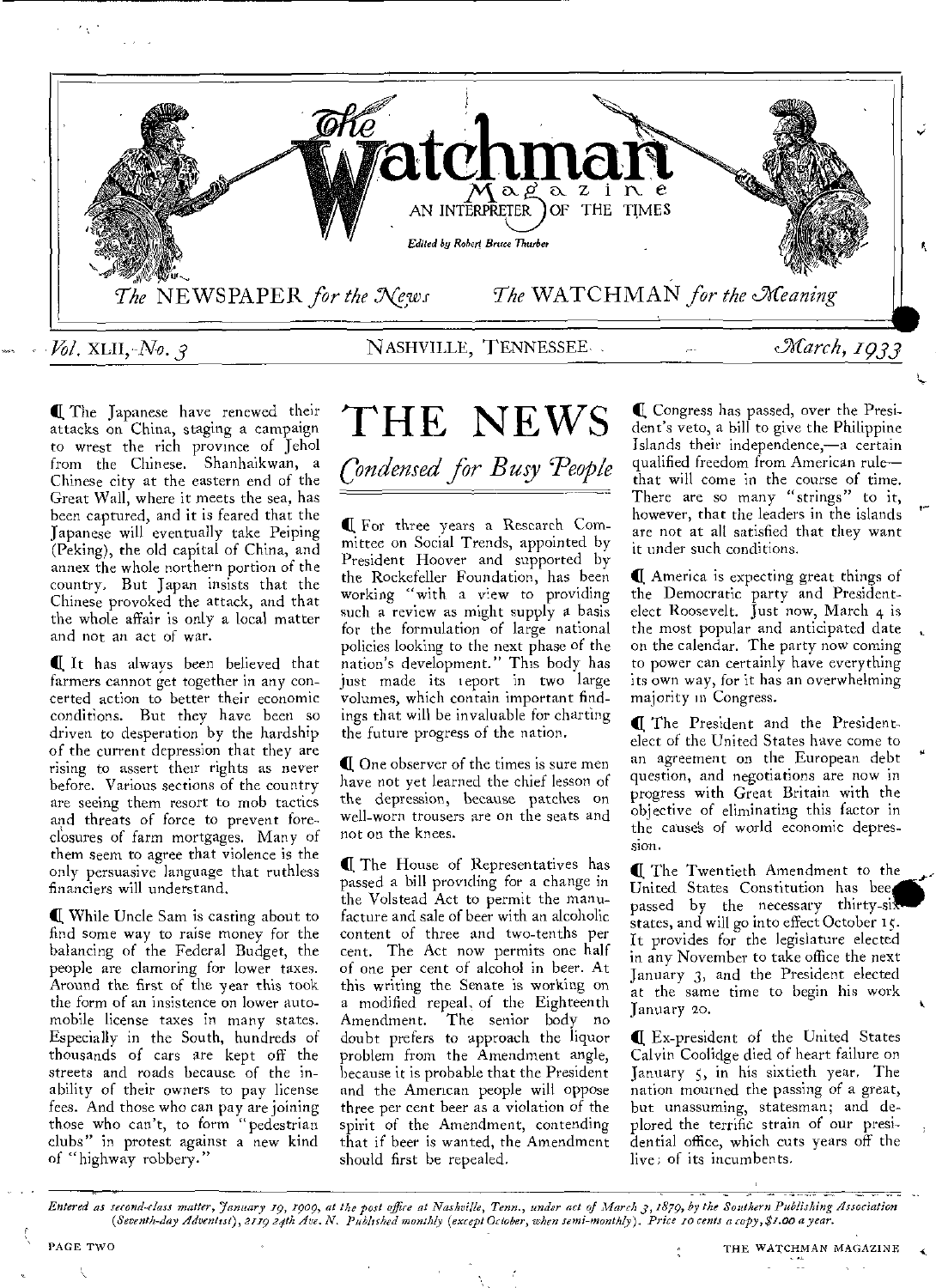

 $\bullet$  . As

Former president Calvin Coolidge,

 $\bullet$ 



## Wanted--A Leader

್

NOT for generations have democratic forms of government been in such ill-repute as they are today. Dictators are on the increase. Despots, *benign or otherwise,* are the rulers who get things done with the least bloodshed and the greatest dispatch. Self-government seems to be going out of style. *Vox populi* is much less raucous and assertive than it used to be, and "by the peepul" less quoted. Desire for self-control is giving place to a desire to be told what to do and to be made to do 'it. What has struck America and the world?

The answer is not difficult. The sterling virtues and independent thinking of the founders of modern civilization are slipping away from us. The stamina and integrity and faith in God which brought about the Protestant and Puritan reformations and gave peoples and states a new lease on life, are being repudiated by governments, schools, and churches. The line between right and wrong fluctuates with the parture from God as an authority to be obeyed has lowered moral standards till the majority are ready to say that anything is right which can be "put over" or "gotten away with." Consequently, the fiber of character is weakened, and temperance and selfcontrol lost. Unable to govern themselves, men want someone to govern them. They shout for leadership.

Men who have been, and are, leaders admit their inability to lead us out of the present depression, unemployment,

whose recent death shocked and grieved the nation, is to be commemorized by the *sculptor.* 

discontent, and dire poverty. We cry for new leaders. Hence the recent political upset in the United States. But many a voter, even while casting his ballot for a new regime in politics, was dubious about political parties helping us out.

We received in this office recently a question which indicates the wild desire of men today for *someone,* something, to yank us out of the slough of despond into which we have fallen: Isn't there a prophecy somewhere that the Democratic Party will be in power in the United States when the end of the world comes? We do not know whether the import of the query is that the Democrats are to be blamed or credited for bringing the end of the world. Of *course, such an idea* is quite wild; but it indicates that thousands are reaching out for some miraculous formula to bring about a change from our current<br>despondency and hopelessness. But despondency and hopelessness. political parties won't save us.

While the capacity for self-government is passing from men, and is a sign of the weakened character of the age that is to precede the return of Christ to this earth (men have the form of godliness but deny the power, in the last days- $-2$  Timothy  $3: 5$ , the imperative demand for a powerful leader shows that the world is in a state of mind to readily accept Christ or the devil. These are the only two great leaders who will appear from now on.

Those who are not following the prophecies and commandments of the word of God *are* going to *fall* a ready prey to the Satanic Dictator who will

deceive, if it were possible, the very elect. (Matthew 24:  $24$ .) He will appear as Christ or an angel (2 Corinthians II: 14) "with all power and signs and lying wonders, and with all deceivableness of unrighteousness in them that perish; because they received not the love of the truth, that they *might* be saved." Read 2 Thessalonians 2: 1-12.

But to those who, warned of this deception, refuse to be carried off by it, Christ will come immediately afterward, and be the supreme righteous leader for whom we yearn. He is the paramount hope of the world now. (John 14: 1-3; Acts 1:11; Titus 2: 13; Isaiah  $25:9.$ 

## Technocracy

WHAT is this technocracy that we<br>hear so much about these days? One would think by the claims made for, and by, technocrats, that it is the panacea we have been looking for to cure the depression.

Well, the *technologists,* manifest in be "machine age," *have gotten us* into the unemployment muddle, and the *technocrats,* say they, are going to get us out. There is no question but that the machine is somewhat to blame for our unemployment. Machines doing the work of a thousand men can be supervised by one man, and at times will run with no supervisor at all. If all hoarded money would be put back into circulation and glorious prosperity would return, perhaps not more than two thirds of those now unemployed could go back to work. The machine has "fired" four million hands for all time. In the decade between 1919 and 1929, production in the United States increased fifty per cent, yet men employed in production decreased by 900,000.

For years we hailed the machine as a godsend, for did it not free man from toil, do his work for him, and thus make him happy? But we entirely overlooked the facts that it would also cut off his income and at the same time multiply production to the extent that man would have more than he could use or buy, and prices would go down below the *cost of*  production. So the machine has made nearly everybody decidedly unhappy.

Now the technocrats are going to remedy all this, so they say, by an

燮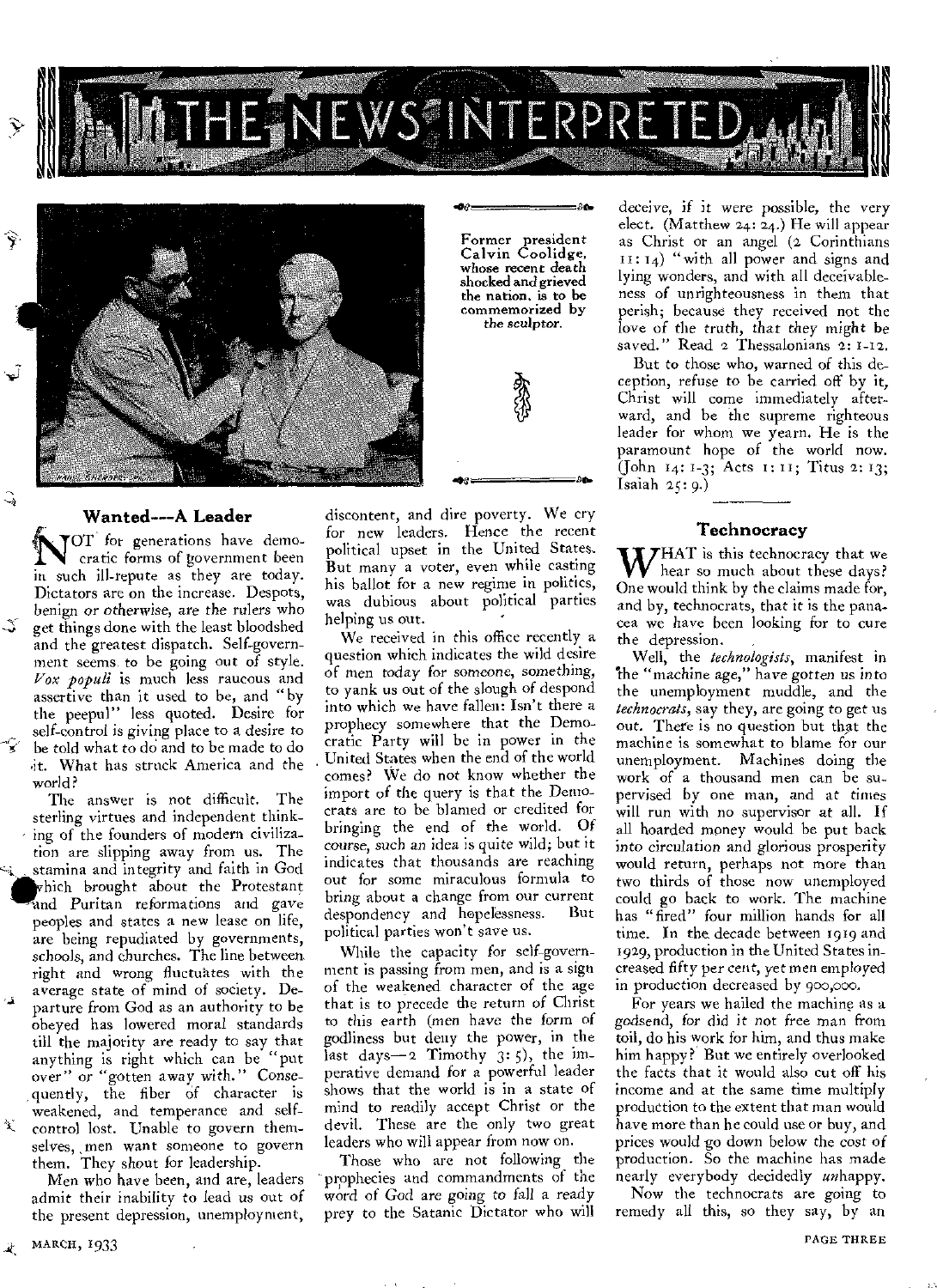#### *THE 5CE W S I ACT ERPMTED*  ∦  $\blacktriangledown$

entirely new adjustment of our finance and industry. A group of scientists and engineers are going to arrange a balance between machine production and human consumption. We can all live in luxury by working four days a week, six hours a day, with liberal holidays, so distributing jobs to all, since all will work less time. The same wages are to be maintained; though how, we fail to understand. Our present price and profit system is to be junked, and we are to have new motives and rewards for our labor. To all appearances, the technocrats are not very clear in their own

O.

### **Hurrah for Temperance**

**ALREADY** the brewers are be-<br>the evils of Prohibition and the blessings LREADY the brewers are beginning to lower their figures on of beer. The wets told us before election that a beer tax would bring in \$500,000,000 a year to the National Government. In recent Congressional hearings they hoped revenue from that source would be as much as  $$125,000$ ,-000 annually. For years they have been telling us that our high schools and colleges were tipsy with alcohol, that all youth of both sexes carried



age *De.* 



minds about just how it is to be worked. But it is *the* remedy, anyway, and provides a new will-o'-the-wisp for the starving unemployed to chase.

We have seen too many man-made cure-alls for the depression fail, to have much faith in this one. We are persuaded that the leisure time granted under this plan, perhaps three fourths or more of a man's working hours, with plenty of money to spend, would be the greatest curse that could shadow this nation. Work was given to man in the beginning as a blessing, and it has continued to remain so, when not overdone. Fateful day, when we can live in luxury and do little work to earn its reward!

The best solution of the machineage dilemma is the advent of a more simple, less artificial mode of living, and a sinless state where man can be trusted with leisure without doing him harm. Both of these the great heavenly Economist promises for the New Earth when Christ will reign. Theocracy will succeed where technocracy will have failed. Even now we are seeing the technocrats losing prestige.

hip flasks of bootleg whisky, and gin parties were as common as class meetings. Some of us knew it was nearly all falsehood then; most of us know it now. In fact, the former falsifiers are now admitting the truth; only, however, that their nefarious purposes may be furthered.

The beer interests are boldly scheming to "educate" the many dry students in the schools to drink beer. A wellworked-out system of publicity and propaganda is being pushed. Before, the schools were all wet; now, the brewers are putting forth every effort in the gigantic task of *making* them wet. Were they lying before, or are they lying now?

When will America learn that alcohol, and alcohol manufacturers, and alcohol handlers, and alcohol drinkers are all deceivers? They can't tell the truth. It isn't in them. "Wine is a mocker, strong drink is raging: and whosoever is deceived thereby is not wise," says the Good Book wisely. The worst is that the most fooled of all are the non-drinkers who voted for the return of beer. They were certainly

hoodwinked, and as we get more beery they will realize it more pointedly. Beer makers, sellers, and drinkers are very much in the minority in this country. But they managed to work a sharp trick and deceived a majority to their side.

I<br>I

But the Temperance Cause does not despair.', In fact, real temperance has not been so popular in a dozen years. The drys are at their best when fighting a hard battle. And all reactions, an time, and common sense are on their side. The new alignment in the Temperance program is the agitation and education for non-alcoholism which should have been staged all during the Prohibition-strong regime, to strengthen its hold and rear a generation without a thirst-for intoxicants.

And yet we can never expect, this side of kingdom come, the abolition of liquor. It will continue to be man's enemy and debaucher till the end. And many a poor victim will curse God in judgment with an alcohol breath. But we rejoice in the promise of a world made new where addled brains, dissipated bodies, and whisky-ruined homes will be no more.

Church **and Family Lose P**RESIDENT HOOVER'S Research<br>
Committee on Social Trends, after<br>
three years' study of America, reports Committee on Social Trends, after three years' study of America, reports: "Of the great social organizations, two, the economic and the governmental, are growing at a rapid rate, while two others, the church and the family, have declined in social significance, although not in human values. . . . Church and family have lost many of their regulatory influences over behavior."

This fact is significant, even alarming; yet is what was to be expected, and corroborates what we have been calling attention to in these pages concerning the well-nigh universal repudiation of essential Christian principles by Modernist preachers, and the breakdown of the home because God's law is set aside and even derided.

As the Committee says, the church and the family are capable of being just as valuable to society as ever before, but they have lost their ideals, and therefore their influence. Politics and industry have crowded them from their rightful places in human estimation. And now statesmanship and industry are powerless to help us out of the very

*(Continued on page 19)*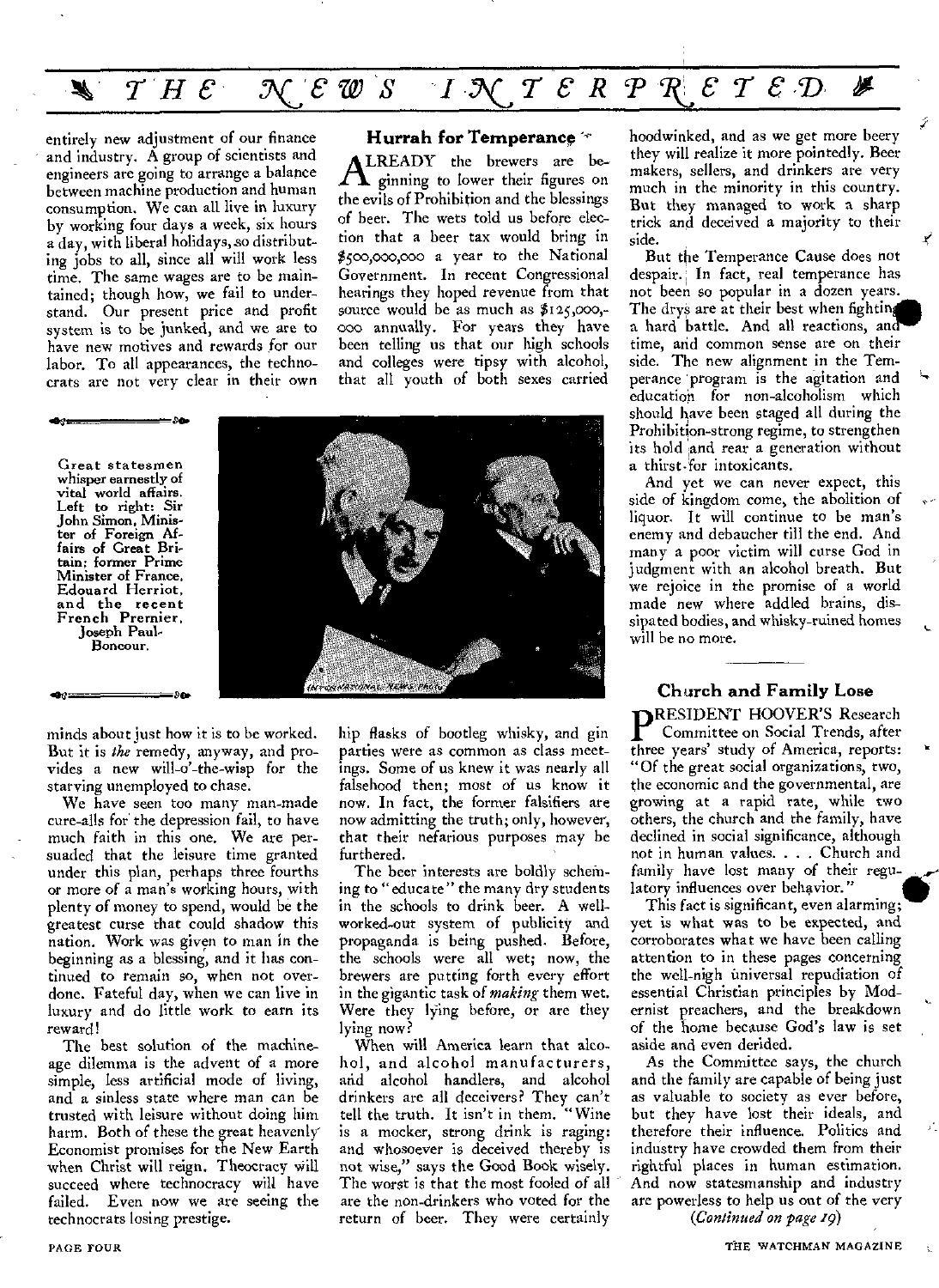

 $\mathcal{B}$ y Keld J. Reynolds

HE Western world is accustomed to thinking of communism as the implacable foe of religion. In reality, communism is itself a religion, having the essential religious factors of devoted service, sacrifice, and even worship. But in its worship it is materialistic. It is a religion without a god. And because it is a negation and a denial of the things that are fundamental in Christianity, it is its bitterest foe. It is the boast of the leaders that the communist party has always fought religion with the utmost resolution. But it is none the less a religion.

## A BLACK MENACE

(This aspect of communism should be kept in mind by the American people during this winter of suffering and pessimism, when the "Reds" are being \_frequently heard from, and when communism is seeking to play the role of an angel of mercy and a champion and leader of the downtrodden and the unfortunate, pointing the way to a new economic utopia. Communism sees in this winter's distress a golden opportunity. The objects of its propaganda and solicitude had better see in it a menace as black as it is red. And always it should be borne in mind that communism is never nationalized. never allows itself to be colored or toned down by the ideals or by the traditions of the people to whom it is presented. Communism is the same whether it is found in Moscow, Tokyo, London, New York, or Los Angeles.



An extensive pro and con literature has appeared of late revealing the nature behind the economic face of communism. And these studies have discovered the following characteristics, which, in turn, reveal the contrasts between communism and the religion and philosophy of Christianity.

### CHARACTER OF COMMUNISM

(Communism is characterized by a pessimism of disillusioned realism. History, it says, is moving toward catastrophe. Man is living in the twilight of the gods and in the period of dissolution of the old social order. The old ideals, standards, and principles have failed to save mankind and must be abandoned. There is in communism no sense of a supernatural power or being above man to whom he can look for comfort, guidance, or salvation. The existence of a hereafter is vehemently denied. All there is of life is in the now and here, communism asserts. And in life the only desirable ends are the tangibles of power and things. These can be secured in the greatest measure by the observance of the law of history, which is that there are no eternal verities, no abiding principles, save that each life situation is a law unto itself, that each life problem is to be solved for material gain. But the solution is to come from the collective mass, not from the individual man. Thus is opportunism raised to the level of an avowed guiding principle.

In the communist philosophy, the individual is thoroughly mechanized. He is conceived as a biological automaton, forced to act as his physical nature reacts to material external stimuli. There is no higher nature, no soul, no still small voice to direct him. He is completely mechanical, a cog in the mass-machine to which he belongs body and brain. The goal of communism is the reverse of soul development. It requires the mortification of the inner man and his sacrifice to mass

action, which is the goal of social collectivism and economic mass industrialization. There is no recognition of a leadership from beyond the human sphere. There is no recognition of a leadership of a great individual mind and heart. Direction must come from the organized collective brain. Only in this way can the salvation of society be achieved. So skillfully is this idea played up that its devotees give to this *dens ex machina* their best efforts in service and their lives in sacrifice with the fervor of religious zealots.

Believing that man is the creation of his environment and training, quite logically communism does not seek to persuade mankind to its way of thinking, nor to secure through slow legislative processes the ends it seeks. These must be secured by direct action, by world revolution. The discontented, out-of-things masses must be mobilized and led against the governing classes. The opposition must be whipped into line. In preparation for this revolution, the communist goes about sowing the dragon teeth of intense and bitter class hatreds. To the question, "Who is my brother?" communism returns a very narrow answer.

#### ESCAPE FROM COMMUNISM

(Such, then, is the new religion from Moscow. In it we seek in vain for the Christian fundamentals of a life hereafter, the purified earth-life of men and women who have found a personal Saviour and whose souls are the dwelling places of a Holy Spirit. Instead we find materialism, the denial of morals and idealism, and the glorification of force. And propagating the new religion is a fanatical missionary zeal working through the most highly developed international publicity agencies the world has yet seen.

Two years ago it was being confidently predicted that in .the Western world communism would remain the religion of a comparatively small class of *(Continued on page Ix)* 

庅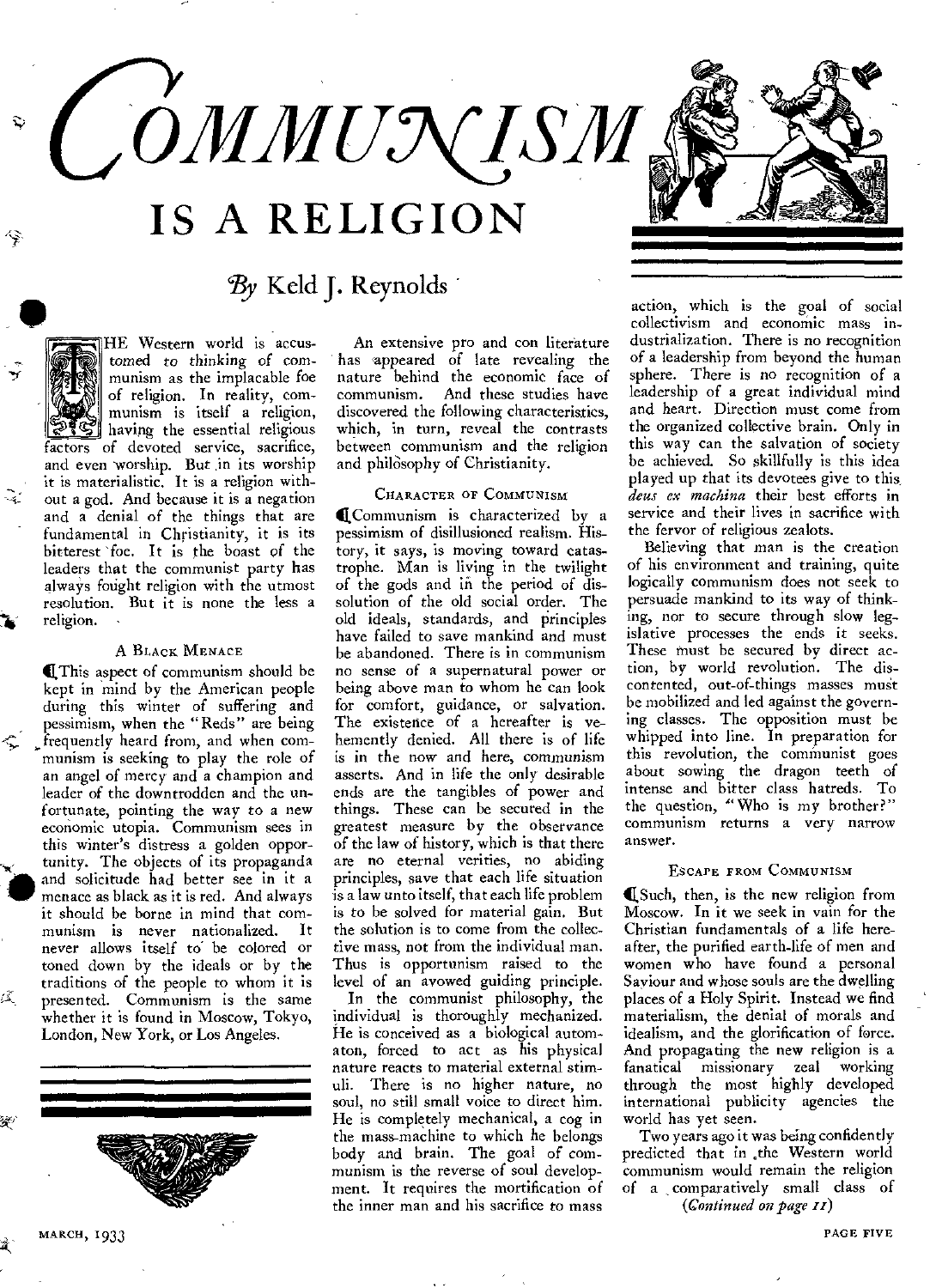**CHRIST COMING BAC K** 

## By W. S. Ritchie



ESUS, who was here on earth and went to heaven just about 1900 years ago, is coming again. The Bible asserts this so clearly and repeats it so

many times that no one who regards the Scriptures as of authority denies this statement. And yet, in actuality, the hope of Christ's return to the earth is denied by a large part of the Christian world almost as completely as though it had never been promised, in that they do not realize that Jesus is a real person. He took the human body and is as much a reality as any man now living. He is even more real than any man the reader knows, for He is now glorified, or in the perfect state that man would have been in had he never sinned. This means that He is abounding in life and animation and physical and mental strength. Still more than this: He has the greater glory of His own that He laid down when He came to save the world. (John 17: 5.)

## Two BEINGS, Two COMINGS

(LWhen Jesus comes, a real person will come. The idea that His coming means merely that the Holy Spirit will come in more power does not agree with the Scriptures which, besides teaching the coming of the Spirit, speak very definitely of the personal bodily return of Jesus to the earth "the second time" (Hebrews 9: 28) and in the same manner



as He went away. That scene is described in Acts 1:9: "And when He had spoken these things, while they beheld, He was taken up; and a cloud received Him out of their sight." So Jesus' coming is described in Matthew 24: 3o as being in the clouds of heaven.

The promise that Jesus will come again is so plain that even Satan does not deny it. All he can do is to try to make people believe that it is not a literal coming; and as the description is so literal that some cannot be so deceived, he is going to try to impersonate Christ just before He is to come. (See 2 Corinthians II: 14.) Angels have great power over matter and are able to change their bodies greatly. Satan, though a fallen angel, can look like an angel of light much as a bad man can impersonate a good man. But one thing he cannot do. He is not allowed to come in the clouds of heaven. By this sign every one may know when Christ has really come.

#### DECEPTION ALREADY BEGINNING

Already it has been reported from various sections of the country that Christ, a supernatural being of great beauty, has been seen. The Bible tells us very definitely what to do with such reports: "Believe it not." (See Matthew <sup>2</sup>4: 26, 27.)

There are also many who do not believe in the supernatural. They do not believe in miracles or that there are beings higher in the scale of existence than man. Such do not believe in the existence of either good or bad angels, or that Christ ascended from the earth to heaven and has been living there To the disciples, **as they** looked out **over Jerusalem, Jesus unfolded** the world's **history till He should return,**  and **uttered the wonderful promise that** He would **return.** 

since then. These people are not sure that there is a personal **God** who created all that we see. They try to believe that **matter** itself produced out of itself these intricate forms of life **around us** that show so much of skill and design.

#### EVIDENCE SUPPORTS FAITH

The idea that creation could be accomplished without the aid of a Mind and Person is evidently a much more supernatural conception than believing that God **did it.** Yet these persons, without any evidence to support them, *choose* to believe that **there is** no personal God. Che evidence is all'on the side of those who believe that there is a real Person who created **the** world. The evidence is also that Jesus was sent to the world by God and returned to Him. He himself claimed this, and we cannot conceive of a wicked impostor or liar acting as Jesus did when He was here. So when He says that He is God's Son and will come again, we have no reason to doubt it. (John 14: 3.)

Also what occurred after the disciples had seen Him ascend into heaven and heard the promise that He would come again forms a consistent story. The transformation from **the** depths bf despair when Jesus was seen to die on the cross, to **the** transcendent heights of joy at the day of Pentecost, from which **the** disciples went forth to preach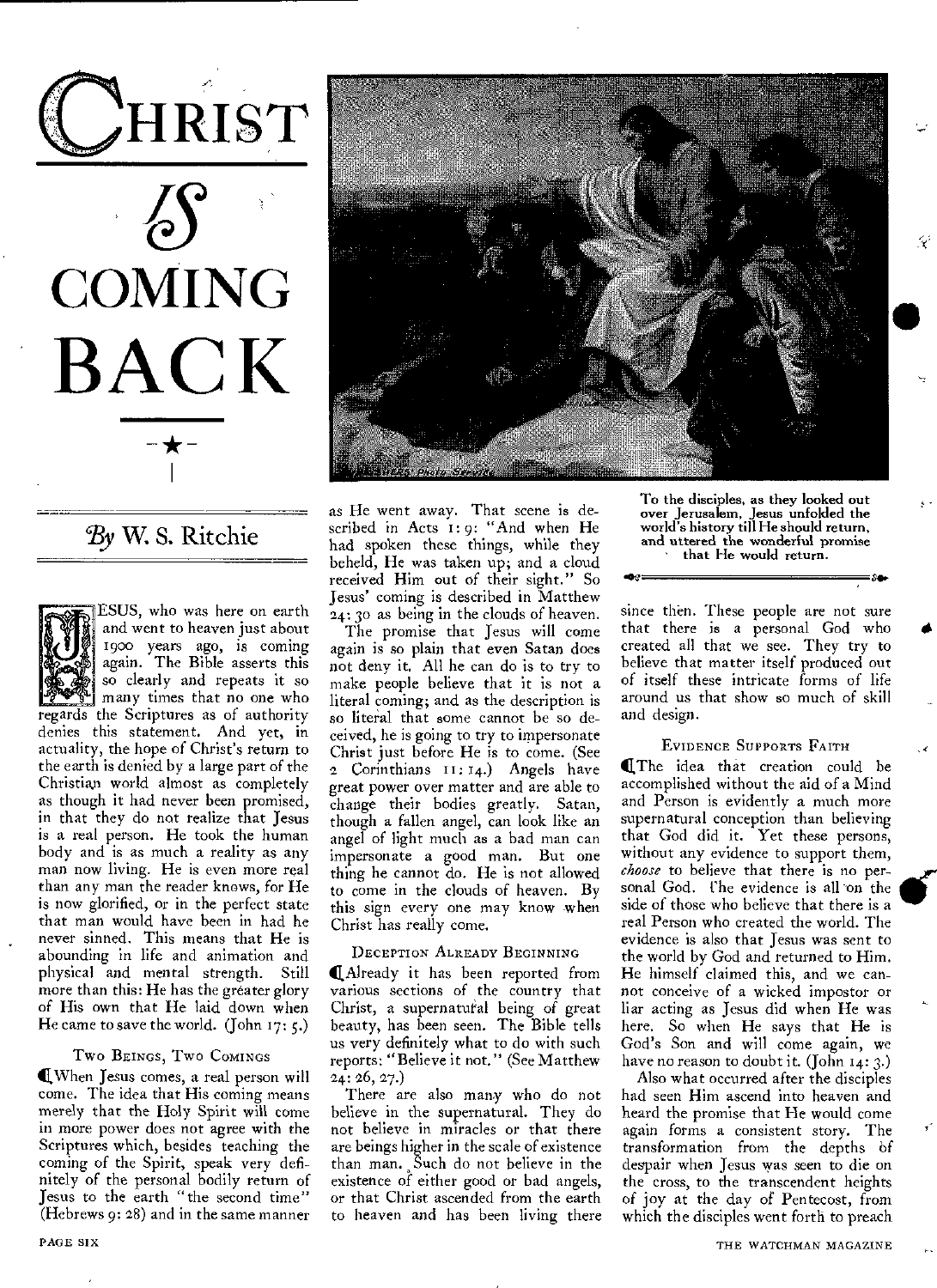Jesus with no fear of man or death, could not have been without some adequate manifestation of power over death and the grave. But the disciples had seen Jesus alive and well after they knew He was dead. A few days later they saw Him ascend into heaven, after telling them that they were to go to all nations as witnesses of what they had seen and heard.  $(Acts I: 8-II.)$ Then they remembered that He had told them before, when they had asked about the end of the world, that the gospel ust first be preached to all nations, as a witness, before the end would come. (Matthew 24: 14.) They would come. (Matthew 24: 14.) They realized for the first time what it all meant, and carried the message with such vigor that the work given them seemed apparently about to be finished.

ᆃ

نبخ

-ૉ

٦

-7.

莈

s.

À

#### THE GREAT COUNTERFEIT

IliThen Satan devised the deception of setting up Christ's kingdom on earth by having the state enforce the Chris-<br>tian religion. In this scheme there In this scheme there would be no necessity for Christ's personal return, as His Kingdom would appear to be already set up on earth. Thus the reality of His coming back to *reign was lost from sight.* But now the truth that Christ must return is realized again, and the message is going with its old-time power. It is now being preached in 141 countries in 417 Ianages and dialects. Soon all will be reached, and then Jesus may be expected to come—not to convert the world but to raise the righteous dead and also to take with Him those living who have believed on-Him and are ready.

There are over twenty different lines of prophecies of Christ's second coming that converge on our own time, showing that it is at hand: We are not told the day and the hour. Evidently God does not want us to have our minds fixed on some *date* but on our readiness to meet Him. He is not waiting for a certain date before He comes but for a certain condition when all have either rejected or accepted salvation. We see the world around us rapidly coming to this decision. Many are becoming hardened in sin. Others are much dissatisfied with their condition and longing for some definite knowledge of what God is able and willing to do for them. There is a message of joy for such. Soon the destiny of all will be decided and the end will come:

The present distress of nations with perplexity, the failing of men's- hearts for fear, the unnatural behavior of the elements, the multiplicity of cares and the endeavor to drown them in surfeiting and, *drunkenness are foretold* as *signs* 

of the end. (See Luke 21: 25-36.) The running to and fro and acquisition of knowledge at the time of the end are foretold. (Daniel 12: 4.) The marvelous acquisitions of wealth and the plight of laborers — agricultural especially — and the course they should pursue are foretold. (James 5: 1-5.) A world-wide religion enforced by civil law and in connection with a world-wide false :د کلاً © =



The tribe of Reuben has spread<br>over the world. "Let not his men<br>be few," said Moses,— and they aren't.

The Reubenites are those who never quite make it. They win neither first prize nor the booby prize.

They are ambitious — and fail. They are enthusiastic—and peter. They are careful — except for one second.

If they smile, folks dislike their silly grins. If they refrain from smiling, they are sour.

When they seek to *serve,* they but get in the way. They are loving and warm-hearted, but they manage to love the wrong persons.

They love high ideals — but somehow don't attract others to them. They are more generous and unselfish than Judah, but their generosity at best is met by silence or contempt. They just never "belong."

But Cod understands and loves the Reubenites. There is a gate for them in the New Jerusalem. "Let Reuben live and not die," is the inspired benediction upon them. Yea, let them not fail nor be discouraged; for, through Jesus Christ, in the New Earth they shall yet come into their birthright of the excellency of dignity and the excellency of power.

-4 Deuteronomy 33:6; Genesis 42: 37; Revelation 7:5; 21: 12; Genesis 49: 3 Is-

=ಲ⁄ಾ=

peace movement (foretold in Revelation 13: 13-17 and Isaiah 2) will be in action when the end comes (See also I Thessalonians  $\zeta$ : 3), except that at the very last all nations will be engaged in a great sudden battle (Armageddon).

Even the numerous automobiles of the last days—or the time when the Lord "prepareth Himself for battle" (Nahum 2: 3, 4, Jewish version)—are suggested in the Scriptures. So much is foretold of the signs and evidences of *Christ's coming that we can tell for a* 

certainty when it is near at hand. Paul, speaking of this event, which he said would come upon the world in general as a thief in the night, said to believers: "But ye, brethren, are not in darkness, that that day should overtake you as a thief." 1 Thessalonians 5:4. Jesus, when asked by the disciples, "What shall be the sign of Thy coming, and of the end of the world" (Matthew 24: 3), did not rebuke them in the least but gave a reply recorded in two chapters (Matthew  $24$  and  $25$ ). In chapter  $24$ : 33, after giving signs preceding His coming, He said: "When ye shall see all these things, know that it is near, even at the doors." Daniel 12:10, speaking of this time, said: "Many shall be purified, and made white, and tried; but the wicked shall do wickedly: and none of the wicked shall understand; but the wise shall understand."

There will be both joy and sorrow, such as was never imagined could be, when Jesus comes. We cannot in this short space go into the many particulars of this greatest event that the world had ever known. We have but alluded to some of the main events connected with it. If the world was not terribly deceived by some strange supernatural power, it would realize that in the nature of things an end must come, sometime, to the evil's of all kinds that increase year by year and even day by day. God is withdrawing His Spirit of love and good will among men that the angels sang of over the hills of Bethlehem when they announced the birth and mission of Jesus. He grieves much to do this, but it is because His name and authority have been despised and rejected. And because He is a God of right things, He *cannot* bless the wrong things that people are determined to do. He has long delayed His judgment in the hope that men might repent. But this has been construed by many to mean that He would never call them to account, and that He had no power, and even that He does not exist.

#### GET READY! GET READY!

It was at such a time as this that Jesus was to come. When men take advantage of God's longsuffering to do still more evil, when "because sentence against an evil work is not executed speedily, therefore the heart of the sons of men is fully set in them to do evil" (Ecclesiastes 8:11), then the natural result,of sin so long withheld because God's very nature is love cannot be longer delayed, and the end must come. Happy beyond words will be those who are ready. Let not things of lesser *account hinder this preparation.* 

MARCH, 1933 PAGE SEVEN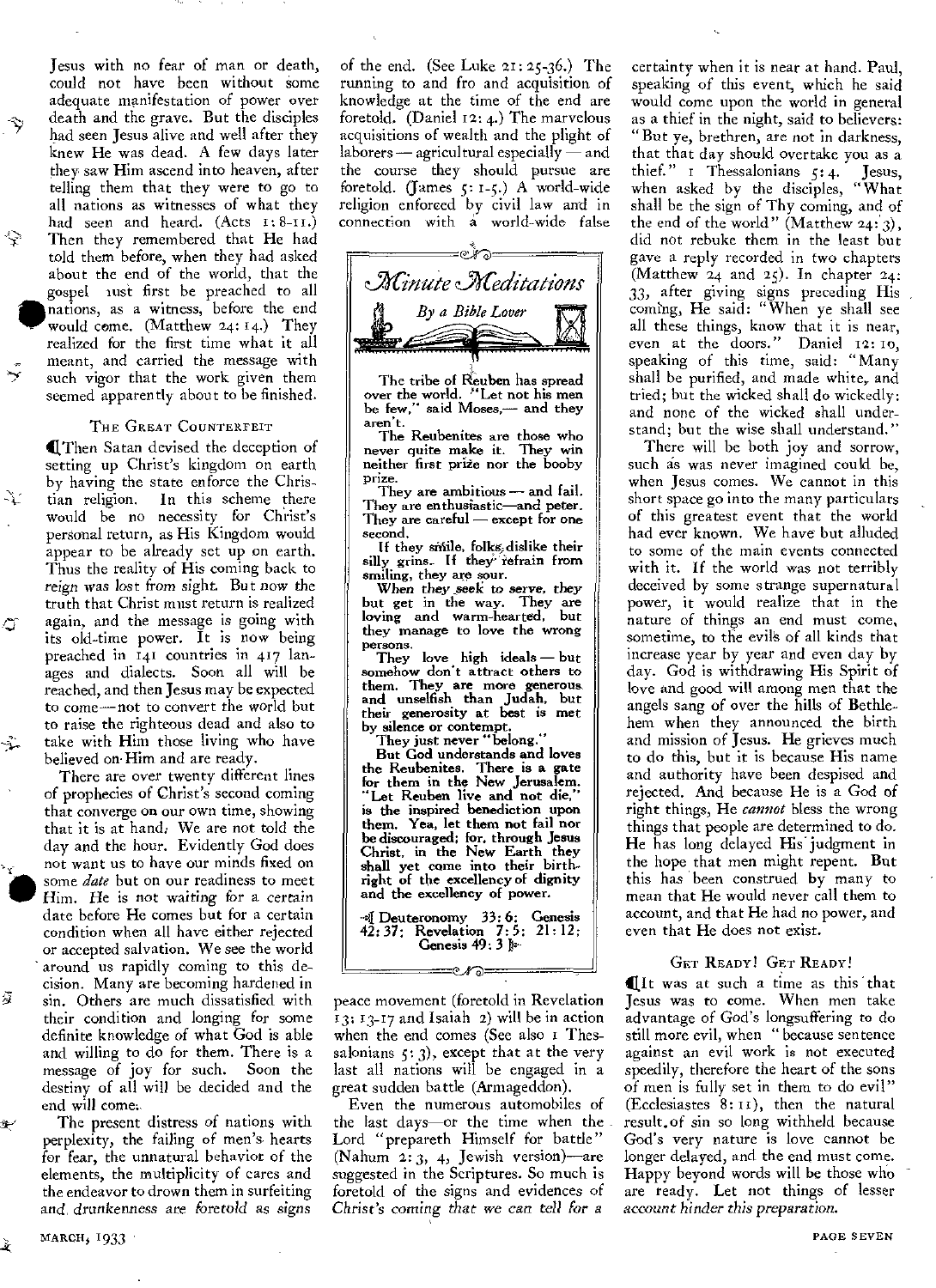# *Can't* I DRINK *What* I PLEASE?

T IS claimed that every man has the right to drink intoxicating liquor when, where, and how he pleases. But only a Robinson Crusoe has such unrestricted personal liberty. He can shoot or throw stones in any direction; he can jump off a cliff or poison himself, and there is no one to interfere with his plans or be injured by his acts.

When a Friday arrives, immediately his liberties are curtailed. There is one direction in which he cannot rightfully shoot or throw stones. In a modern community of many citizens it is plainly evident that one's actions must be measured by the equal rights of others.

• Personal liberty is not man's only and predominant right, as some seem to think. Self-sacrifice, courtesy, generosity, kindness, and love for others call for the best that is in man and take precedence of selfish personal liberty.

The drinker's personal-liberty argument is good only while he is sober. As soon as he swallows liquor, and it reaches the blood stream, he is changed into a different personality. In distress over the personal-liberty actions of her friends, a young woman writes to the Chicago American (Nov. 25, 1932): "Sober, they're decent citizens. They wouldn't think of laying a lighted cigarette on your radio, or knocking over chairs, or smashing glasses or dishes. But when they get to drinking, they don't care what they do. What on earth is the matter with people?"

#### PRIMEVAL PERSONAL LIBERTY

(Cities permit "galleries" where those who wish to shoot guns may satisfy their desire without endangering the life and limb of the community. For those who insist on shooting themselves with intoxicating liquor, there should also be "shooting galleries" where they can be incarcerated until they are in a safe physical and mental condition to associate with sane and sober people.

Cain, the first murderer, was also the first exponent of "personal liberty." He did not allow even the life 'of his brother to interfere with his selfinterpreted idea of liberty. Every lawbreaker is a champion of personal liberty. The life, limb, and property of his fellow men are of no concern to him.



*The Answer* 

## $By$  Claude E. Holmes

He repudiates all laws—human and divine — and, like Cain; endeavors to escape all responsibility for his acts by appealing to "personal liberty."

In spite of their insistent claim of personal liberty, liquor drinkers really have none. They are deprived of it by the outlaw alcohol. They are slaves to the most tyrannical ruler who ever reigned. I have heard men in their sober moments curse liquor, curse themselves for being so weak as to touch it, curse those who led them to drink, and curse the evil companions who tempt them continually. They resolved never to touch another drop. But in spite of their protests, their prayers, their tears, and their resolutions, alcohol continued to drag them down, rob them of their brains, jobs, ambitions, dignity, spirituality, reduce them lower than the beasts, and destroy them body and soul. Who has not seen the flush of shame on some one's face when informed of his acts and how he babbled family and business secrets

while under the influence of a jug of personal liberty?

The first rebellion in this country, under the Constitution, was the Whisky Rebellion of 1994. Liquor men in western Pennsylvania refused to pay a tax on distilled liquor. They persisted in their personal-liberty lawlessnes. until President Washington was obliged to call out troops from four states. In answer to the personal-liberty arguments of the rebels, Washington issued a dispatch, which is very pertinent today in the principles which it enunciated:

## ORDER VS. PERSONAL LIBERTY

("There was never a single law made, I conceive, that hit the taste of every man, or of every part of the community. . . . If this be a reason for the opposition, no law can be executed at all without force, and every man or set of men will in that case cut and carve for themselves, the consequences of which must be deprecated by all classes of men who are friends to order, and to the peace and happiness of the country."

As long ago as 189o, years before the Eighteenth Amendment was added to our Constitution, the United States Supreme Court (Crowley vs. Christensen) declared that no one had the personal liberty to drink as he pleased irrespective of the results:

4

G

"Even liberty itself is not unrestricted license to act according to one's will.... It is urged that, as the liquors are used. as a beverage and the injury following them, if taken in excess, is voluntarily inflicted, and is confined to the party offending, their sale should be without restriction. The contention being that what a man shall drink, equally with what he shall eat, is not properly a' matter for legislation.

"There is in this position an assumption of a fact which does not exist... . The injury, it is true, first falls upon him in his health, which the habit undermines; in his morals, which it weakens; and in the self-abasement which it creates. But, as it leads to neglect of business and waste of property and general demoralization, it affects those who are immediately connected with and dependent upon him."

The Eighteenth Amendment and the Volstead Act may be repealed to please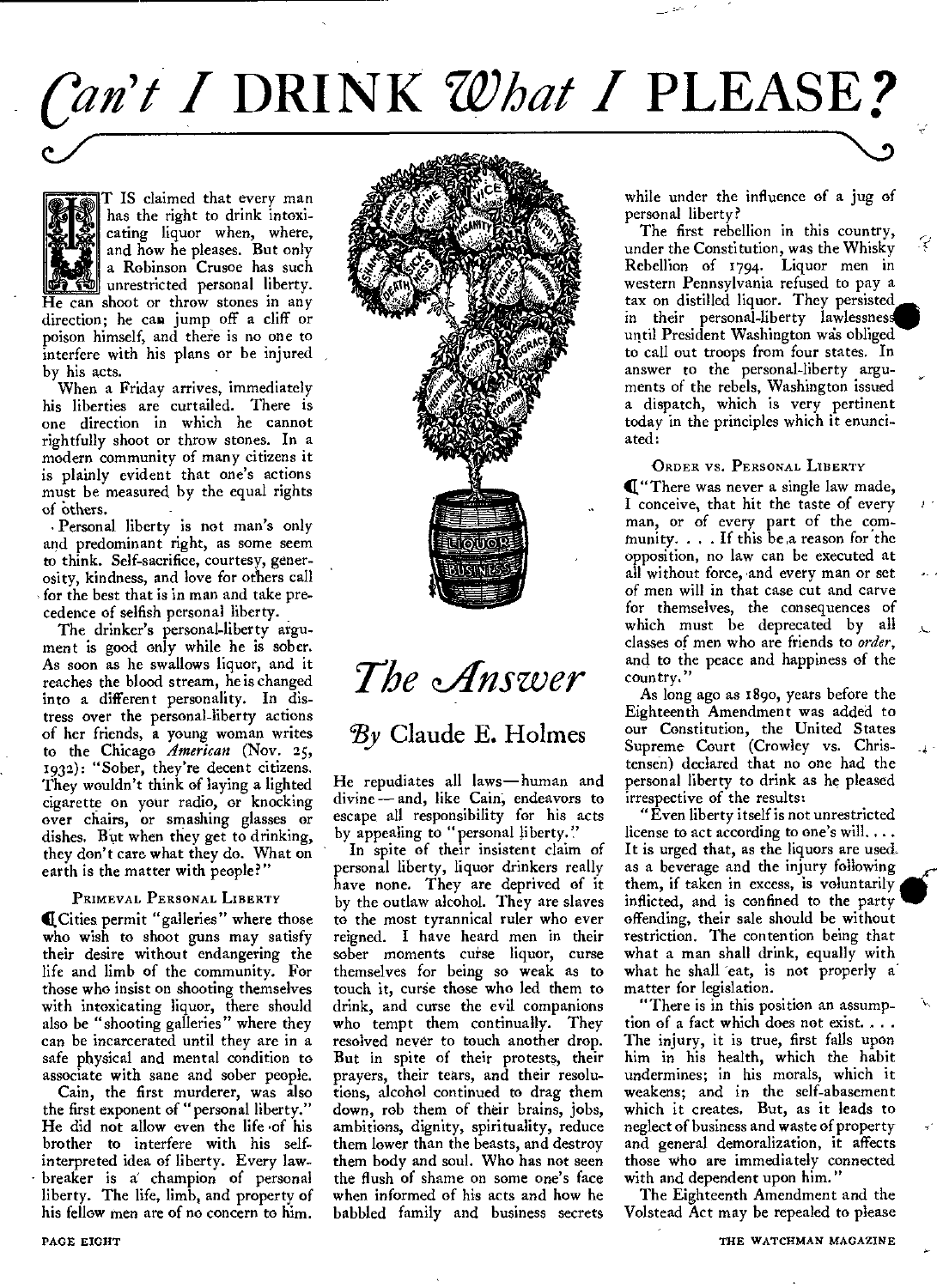' the liquor drinkers and their friends. Their enemies may shout themselves hoarse over their supposed victory, and drink themselves into insensibility celebrating their new-found liberty. But what will be the result? Freed from the legal claims of the Eighteenth Amendment and the Volstead Act, the drinker will discover that Nature has a thousand laws that will dog him at every step.

Alcohol is the most lawless leader in the world. All who enlist under its banner will find themselves the companions of evil 'and fighting a losing **W** battle against every good law of life and humanity.

په

-31

 $\omega_{\rm{p}}$ 

蛋.

*Alcohol is a gangster.* It will take your reason for a ride; rob you of your conscience and common sense. It will throw bombs into the organized industries of your body and shoot you full of pains and poisons.

*Alcohol is a traitor.* It will betray you into the hands of your worst -enemies—intemperance, incompetence, indolence, indulgence, insolence, in tolerance, inhumanity, insanity, et al.

## WHO PAYS THE TAX?

41.41/C0h0/ *is a kidnaper.* It will steal you away from your business, your church, society, neighbors, friends, relatives, and your family, demanding everything you possess for a ransom.

*Alcohol is a racketeer.* It demands large and continuous drafts on your health, strength, time, and money, under threats and intimidations that you cannot ignore.

*Alcohol is a confirmed, incurable criminal, and undesirable foreigner.* It gains access to the body by a forged passport, signing its .name as a Food, when it really belongs to the family of Poisons. Once inside the gates, it muscles its way into the executive offices of the brain, binds and gags the mind, cuts the sensory nerve communications, parks the motor nerves on the mind, cuts the sensory nerve communiwrong side of the street, assassinates the white blood corpuscles, assaults the liver, beats up the heart, and breaks the speed laws of the blood.

Four per cent beer means a four per cent tax on your brain and brawn. Forty per cent whisky will cut down your abilities forty per cent. The more the alcohol the greater will be the confiscation of your powers. The inexorable law of cause and effect keeps a faithful record of your indulgences. You will pay dearly for every drop of intoxicating drinks that you drink whether or not the Eighteenth Amendment or Volstead Act are on the statute books.

*(Continued on page ri)* 

## "The WAR of the Future"

## • By Charles S. Longacre

 $H\llap{/}H\llap{/}E$  former prime minister of England, the Rt. Hon. Stanley Baldwin, in a recent speech, on "The War of the Future," said: "There are some instruments so terrible that mankind has resolved not to use them. I happen to know myself of at least three inventions deliberately proposed for use in the last war, and which were never used.

"Henceforth war, if it returns, will mean the devastation of the dense cities and towns. It will mean the swift, promiscuous, hideous doom of the civil population, irrespective of age or sex. Their destruction from the air above them will be wrought by explosion, fire, poison. Women and children will make the mass of the victims.

"If a man has a potential weapon and has his back to the wall and is going to be killed, he will use that weapon, whatever it is and whatever undertaking he has given about it. Experience has shown us that the stern test of war will break down all conventions."

This frank admission by Mr. Baldwin—that if an individual possessed a potential weapon of such deadly possibilities as to devastate a whole city, he would be tempted to use it if he had his back against the wall and knew he would be killed unless he used it—is equally true of nations. Who shall say that these deadly poisons and weapons will not be used to wipe out whole cities in the future wars when nations have their backs against the wall? National conscience, international conventions, and federal constitutions are all set aside in times of war.

The world has now progressed to that stage of triumph and efficiency in human achievement and mechanical science that it is prepared to lay civilization prostrate in the dust.

The Good Book tells us that there will be a future war in which all the nations of earth will be engaged, and that their weapons will be so deadly and the destruction so great that the slain "shall be at that day from one end of the earth even unto the other end of the earth: they shall not be lamented, neither gathered, nor buried; they shall be dung upon the ground."

When the last battle of Armageddon is fought in which all nations are engaged, we are told that men shall ride through blood "even unto the horse bridles," that " the cities of the nations" are laid in ruins, and that it will be a time of trouble such as never was since there was a nation. Men's hearts shall fail them for fear and for looking after those things which are coming on the earth. The earth is to be filled with violence.

We are told that men have invented such deadly poisons for the next war that a single airplane flying over New York City is-capable of releasing a dense cloud of poison gas that will spread over and engulf the whole city and shroud it in the blackness of night, and when it has settled down it will enter every nook and corner, dealing out death to every inhabitant. May not this be the day of which the prophets of old have prophesied—" a day of trouble and distress, a day of wasteness and desolation, a day of darkness and gloominess, a day of clouds and thick darkness." "They shall walk like blind men, because they have sinned against the Lord: and their blood shall be poured out as dust, and their flesh as the dung. Neither their silver nor their gold shall be able to deliver them in the day of the Lord's wrath; but the whole earth shall be devoured." Zephaniah 1: 14-18.

But in that day we are assured that "the Lord will be the hope of His people," and in Him there "shall be deliverance, as the Lord hath said, and in the remnant whom the Lord shall call."

There shall no evil befall them, neither shall any plague come nigh their dwelling. A thousand shall fall at the side of a righteous man and ten thousand at his right hand. Only with his eyes shall he behold and see the reward of the wicked, when destruction wastes at noon day and pestilence walks in the darkness, and terror makes the night hideous. The Lord will be the Rock of defense for His people, and the truth will be their shield and buckler.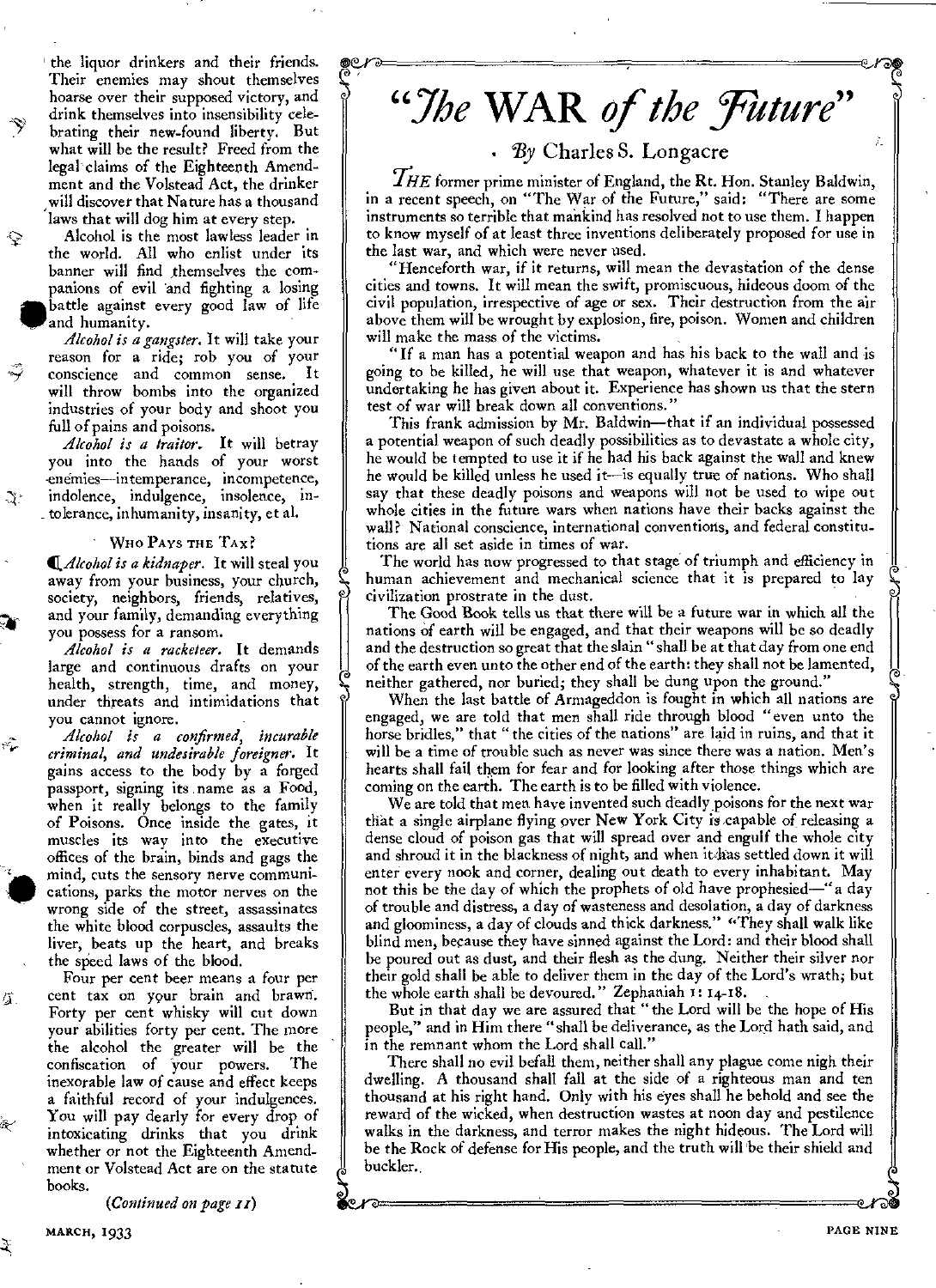*Where to look for* 

# **ROSPERIT**

LITTLE girl died from eating garbage a few days ago in one of our large cities. Officers found in their investigation that the family were in a destitute condition and had been for days without food except as it was obtained from garbage cans. This is only one of hundreds of pitiful experiences of like nature.

A few weeks ago I saw a woman carried from a public meeting in a fainting condition. Attendants worked over her for about thirty minutes, in what seemed sometimes to be a losing struggle; but in time the patient rallied. The whole cause of this woman's weakness was that her physical system was starved until her vitality was nearly exhausted. Her family were without food.

When this financial depression first began there was considerable prophesying that the economic crisis was only momentary, and that prosperity was just around the corner; but sober men today are making 'other predictions. A greater crisis seems to be before us. Mr. William Green, president of the American Federation of Labor, stated that surveys conducted by that body indicated there were at least 13,000,000 wholly unemployed workers in the United States at the opening of winter. Some social workers in the large cities hold that even these figures were too low.

## **CONCENTRATION**

QThe cause of this financial depression is the concentration of wealth in the hands of the few. There is as much money today, and even more, than there was before; but the money of the world is in the control of a small minority. Fifty years ago fifty millionaires controlled one per cent of this nation's wealth, while today from seventy-five to ninety per cent of the enormous wealth of the United States is in the hands of two per cent of the people. That means that the other ninety-eight per cent of this country's population control but ten or at the most twenty-five per cent of the money. Never before in the history of the world has wealth been misered by the few as it is today. One hundred years ago this nation had within its boundaries five millionaires. Today there are six thousand.

The same situation which exists in America is existent in nearly every corner of the globe. The *Literary Digest*  of April 11, 1931, writes: "We think so much about being the richest *nation in*  the world and about our Rockefellers, Fords, Mellons, and Morgans, that it comes with something of a jolt to be told

## $By$  Robert L.) BOOTHBY

that Great Britain has more millionaires than we have," Some of the men in England's Poo,000,000 *class* are the Duke of Westminster, Sir John Ellerman, Lord Iveagh, the Joel Brothers, and Lord Derby.

In India, the Nizam of Hyderabad, an Indian prince, is reputed to be worth more than \$2,000,000,000. He is believed to have in his private treasury \$500,000,000 in gold, he owns 400 automobiles, and his private income amounts to \$40,000,000 a year. He travels in India with a train of twenty-two Pullmans 'and four baggage cars.

Another prince of India has a private fortune of \$33,000,000 in cash. His jewelry is valued at \$66o,000,000. In many instances, fifty per cent and over of the state revenue is spent for the person of the ruler and' his family.

Ivar Kreuger, who recently committed suicide, was the rich man of Sweden. He owned or controlled 250 factories in 3o countries. Ex-Kaiser Wilhelm II of Germany is stated to have a fortune amounting to \$6o,000,000. In Hungary, Prince Paul Esterhazy owns 300,000 acres, or about one sixtieth of the total area of that country. Arthur Drach of Jugo-Slavia has an estimated wealth of \$200,000,000. Dinu Mihail of Roumania is supposed to be worth \$6,000,000.

Not only has there been in these recent years an individual amassing of wealth, but also the rich have been heaping their riches together, and thereby they have secured a monopoly on the resources of the world. Between the years 1918 and 1929, there were 7,000 mergers effected in the United States. The last decade has witnessed on the *average of six or* seven *hundred mergers*  every year. In the year 1927, two hundred corporations executed forty-five per cent of our nation's business. In

1931, the A.  $\&$  P. Stores operated 16,000 units with a total business for the year amounting to one thousand million dollars. The Woolworth Five and Ten Cent Stores sold seventy per cent of the novelties that were bought. The Mellon family control over nine tenths of the aluminum *business.* One corporation manufactures fifty per cent of all the agricultural machinery of this land. Ford in 193o made forty per cent of all the automobiles assembled in the United States, and General Motors made thirty per cent of all that were made. Thus two automobile concerns cornered seventy per cent of America's automobile industry. One per cent of the banks of this country control one half of all this nation's bank resources.

•

This concentration and combining of riches in the control of a few men is a very certain fulfillment of.Bible prophecy and indicates without question that these are the last days, which prophets declared would mark the return of Christ Jesus. James, a writer of New Testament Scripture, prophesied: "Go to now, ye rich men, weep and howl for your miseries that shall come upon you. Your riches are corrupted, and your garments are motheaten. Your gold and silver is cankered; and the rust of them shall be a witness against you, and shall eat your flesh as it were fire. Ye have heaped treasure together for the last days." James  $5: 1-3$ .

## POVERTY CRIES TO GOD

I James also tells us there will be so much misery and suffering among the working class that their very needs will cry in the ears of God. We read: "Behold, the hire of the laborers who have reaped down your fields, which is of you kept back by fraud, crieth: and the cries of them which have reaped are entered into the ears of the Lord of sabaoth." James  $\zeta$ : 4.

As there *are* rich *millionaires* and billionaires in every land, so there is also hunger and the pinch of poverty everywhere among the great army of labor-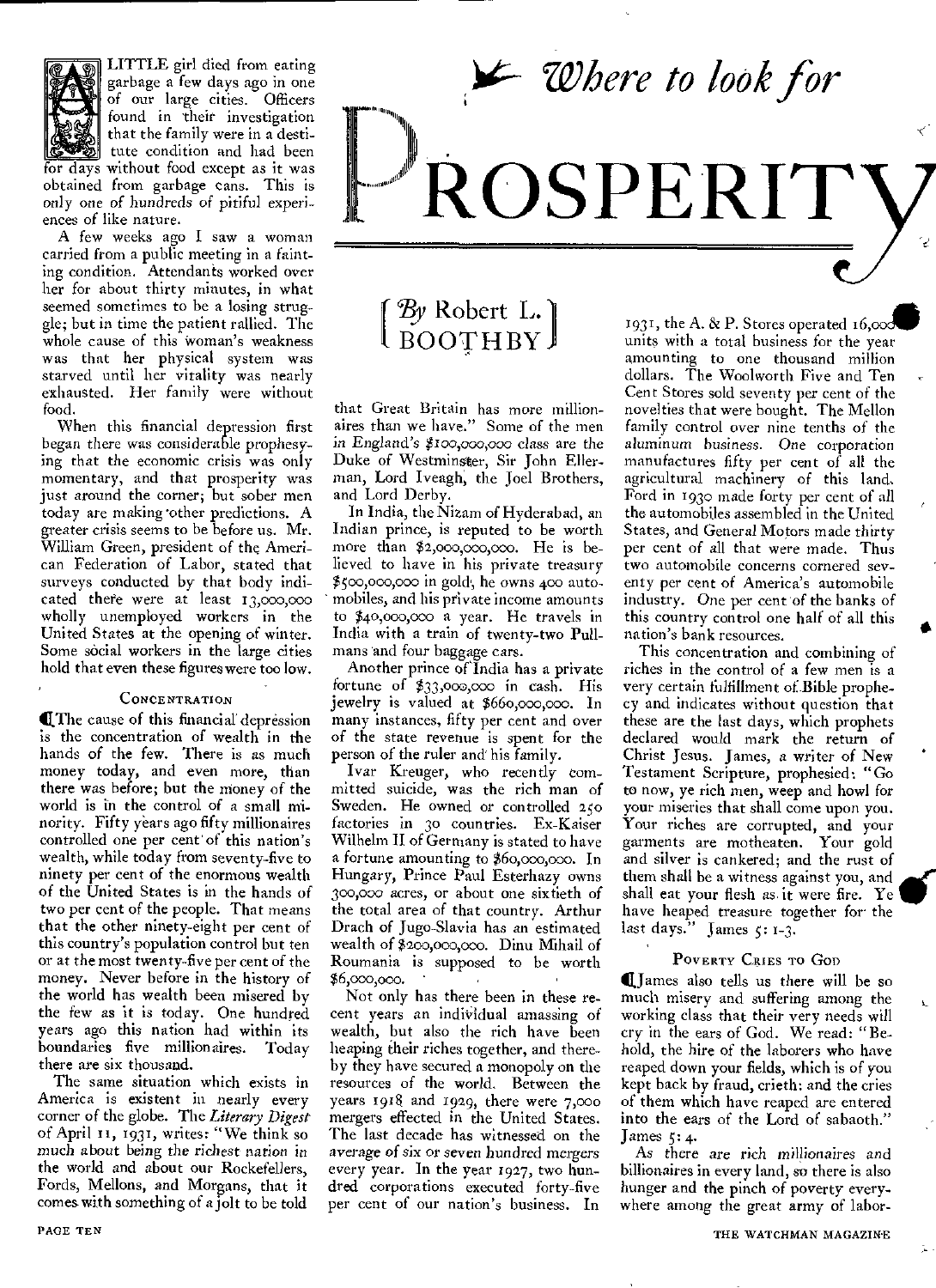

ers. In London there are more than 200,000 who do not know where the next meal is coming from. It is claimed that one third of this great metropolis's population are underfed.

Concerning recent disturbances in India, an Indian 'contributor to the Calcutta *Statesman* says: "The real fact is that hungry men are roaming all over the country in search of money to buy food, and they are not sparing anyone whom they can conveniently handle. No political concession will satisfy these men, and the chaotic condition of the country will not be removed till the bread problem is solved." It is stated that many of these young Indians have as a slogan: "If I cannot live, I will not let others live."

Even from Bolshevized Russia, reports come of thousands of hungry people. Multiplied stories could be told

## Can't I Drink What I Please? *(Continued from page 9)*

If you are courageous enough to refuse the poison cup you will save 互 yourself many sorrows and escape a multitude of evils little dreamed of. Think seriously of these words written by a wise man, centuries ago: "Wine is a mocker, strong drink is raging: and whosoever is deceived thereby is not wise." Proverbs 20: I.

Our hospitals, penitentiaries, insane asylums, and cemeteries are filled with champions of personal liberty who were *not wise.* 

"It is shocking," says the Chicago *Daily News,"* that at the present time

of homes without food, of underfed children, and of hungry, despondent families in America. The resources of governments and charitable associations have been strained in every land of our world. Certainly these cries are being heard of God.

James admonishes that when we see such conditions we are to be patient, because soon Jesus will come and will take us to a home where poverty will never be felt, where we can obtain food without money and without price,—a home where taxes will never come due, where mortgages will never be foreclosed, and where the inhabitants will never pay rent. This prophet. of God said: "Be patient therefore, brethren, unto the coming of the Lord. Behold, the husbandman waiteth for the precious fruit of the earth, and hath long patience for it, until he receive the early and latter

True prosperity can be found neither in the great grain fields nor in the manufacturing centers of the world

100

HOC

rain. Be ye also patient; stablish your hearts: for the coming of the Lord draweth nigh." James  $\overline{s}$ : 7, 8. The conditions in the world today may be hard to bear, we may wonder how we are going to pull through, but if we will just push on, toil on, and pray on a little longer Jesus will soon come.

## TRUE HOPE

**I**Terrible things are to befall the world. Luke recorded Jesus as saying: "Men's hearts failing them for fear, and for looking after those things which are coming on the earth: for the powers of heaven shall be shaken. And then shall they see the Son of man coming in a cloud with power and great glory. And when these things begin to come to pass, then look up, and lift up your heads; for your redemption draweth nigh." Luke 21: 26-28.

There is no hope held out by these writers of the Bible of a great time of prosperity coming to this earth, as long as sin reigns in the human heart. Possibly some little temporary time of prosperity might come; of this we are not told, but we can know of a certainty that no lasting prosperity will come to the masses of people until after Jesus comes and destroys sin. The prophets foretell no utopia of good times until the return of Christ.

These present conditions in the earth should stir every individual to a new consecration and a more determined seeking of salvation from sin that they might be prepared to meet Jesus in peace and enjoy that better land, which we all may enter soon if we will only repent of sin and obey God.

devilish intoxicants are exalted by many persons thoughtlessly or designedly into symbols of personal liberty and constitutional right."

The world is sadly in need of men and women who are more interested in "personal responsibility" for the good of their fellow men than in personal liberty" for their 'own indulgences.

## Communism

## *(Continued from page 5)*

industrial helots, who have, by the blindness and cruelty of their fellow men, been excluded from the cultural and economic privileges of our civiliza-

tion. But that was before the depression swelled the ranks of the discontented and the disillusioned. Communism in now a menace not to be lightly passed over. And it is doubly dangerous because in the nature of things it is impossible for communism and Christianity to co-exist, either in the same individual or in the same society. There will be war to the death between them. And the outcome of that war is that communism will be destroyed, as will all other enemies of eternal truth, when the Lord Jesus Christ returns in the near future to receive His crown and reign as King of kings and Lord of lords.

 $\Delta$ 

 $\mathcal{P}$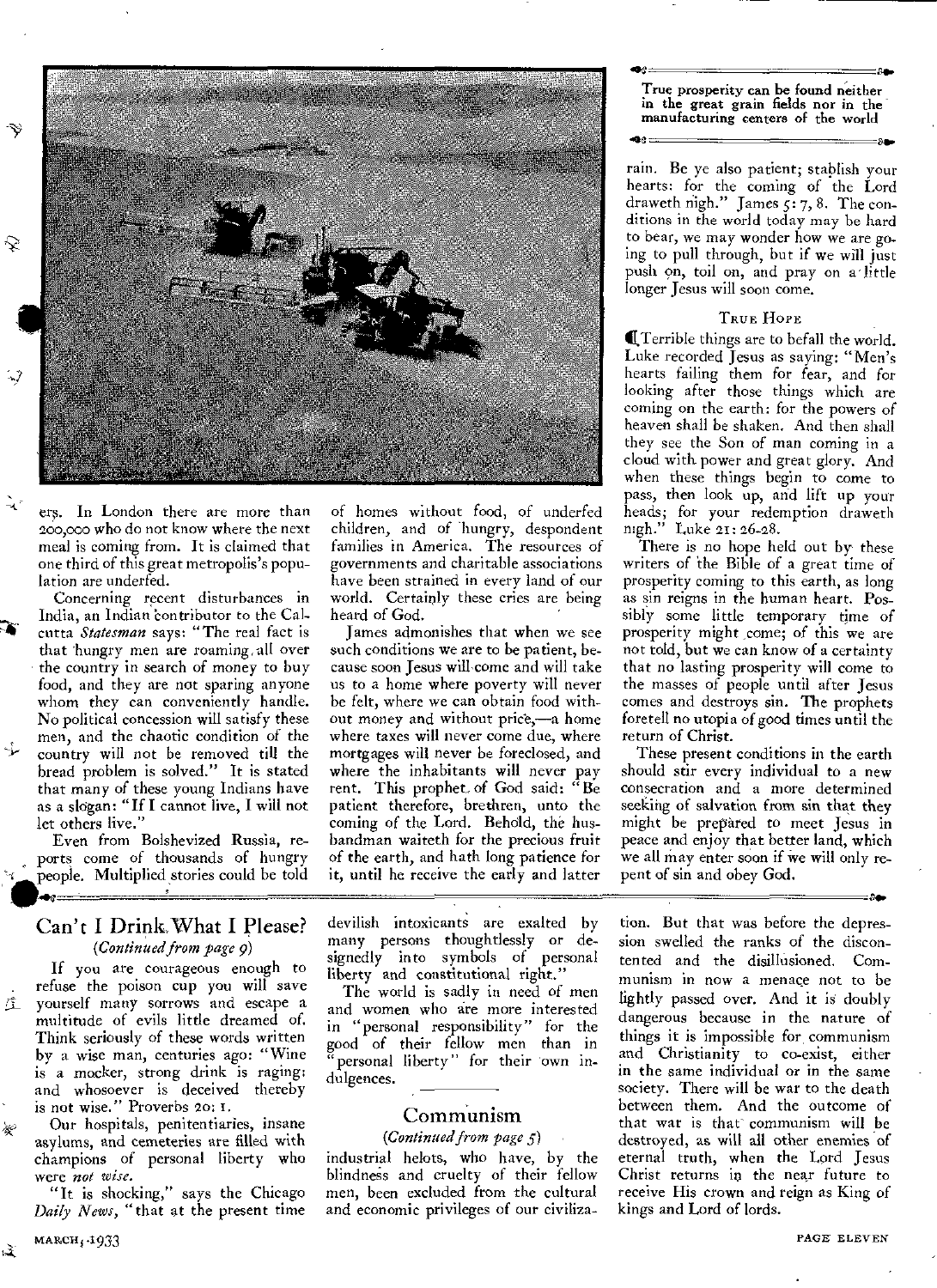# $f$ <sup>*t*</sup> BIBLE RELIGION



HE Book of the Acts of the Apostles, which describes the history of Christ's church for about twenty-eight years following the day of Pentecost, \_ refers eight times to the seventh day as the Sabbath day. Read Acts 13: 14, 27, 42, **44; 15: 21;** 

**16: 13; 17: 1-3;** 18: **4.** This shows 16: 13; 17: 1-3; 18: 4. This shows<br>that the apostles of Jesus Christ, during the years that followed the death, resurrection, and ascension of the Lord

トセイセイセイセイセイシ

# **SABBATH FACTS**

*Why Christians Should" Keep the Seventh Day* 

## $Bv$ **JOHN L. SHULER**

ᠶ**ᢁᢙᢁᢙᢁᢙᢞᢙᢞᢙᢞᢙᢞ** 

Jesus, recognized the seventh day—the identical day on which the Jews met in their synagogues—as the Sabbath, God's holy day under the Christian dispensation. Read Acts 13: 27; 15: at. These eight references in the Book of Acts in which the seventh day is referred to as the Sabbath are eight solid proofs that the seventh-day Sabbath did not come to an end at the Cross. Since the seventh day was the Sabbath day in **A.D.** 61, when the book of Acts was written, it is bound to be the Sabbath day, or true rest day, or Lord's holy day, here in 1933. All Christians today ought to follow the Book of Acts and keep the seventh day as the Sabbath, which the Book of Acts distinctly refers to as the Sabbath eight different times.

There are three great facts—facts that no one can **ever** disprove—that forever settle this whole question.

i. The seventh day is the only day that God ever rested on, blessed, or sanctified, or set apart, for men to observe.

2. The seventh day is the only day to which God ever gave any sacred title.

3. The seventh day is the only day of the week that God has ever commanded man to keep.

These three facts forever prove that the seventh day is the only day that there is to keep on the authority of the Bible.

Read your Bible through carefully from beginning to end and you will find:

i. There is not one text that says the Sabbath was ever changed from the seventh day to the first.

2. There is not one text where the first day or the day we now call Sunday is ever called the Sabbath or given any sacred title.

3. There is not one text where the first day, or Sunday, was ever appointed to be kept as the Lord's day.

4. There is not one text where Jesus or His apostles ever kept the first day, or Sunday, or ever taught Christians to do so.

s. There is not one text that tells us to keep the first day, or Sunday, in honor of the resurrection of Christ.

6. There is not one text where we are ever told to keep the first day, or Sunday, as a holy day, or a day of rest or worship.

7. There is not one text where we are instructed not to work on Sunday.

8. There is not one text where it says that it was customary for Christians to meet on the first day, or Sunday.

9. There is not one text where God or Christ sanctified the first day, or Sunday.

io. There is not one text where it says that the seventh day Sabbath is abolished or done away.

II. There is not one text that shows that the seventh day is not now God's holy rest day for man.

12. There is not one text where any person today is released from the duty of observing the seventh day as the Sabbath, any more than they are released from the obligation not to swear, steal, lie, etc.

The practice of keeping Sunday as a rest day by Christians did not originate until after the New Testament was written. It is a well-established **fact that** the keeping of the first day, or Sunday, as a rest day in the place of the seventh day, as God ordained, **was** established in Christendom under the authority and rule of the Catholic church, in whose hands was the sole management of religious matters in Europe for over a thousand years *during* the Middle Age When the Protestant churches came out of the Catholic church, they took Sunday with them, and that is why it is being kept by Protestants today. Sundaykeeping rests on the authority of the Catholic church, and not on the authority of any Scripture. Now the time has come to get back to the Bible and keep the seventh day.

God is sending a special message to the world today on this very point. Thousands all over the world are turning from the keeping of Sunday to the observance of the seventh day, or Saturday, as the Bible Sabbath. An average of twenty-five thousand every year are making the change from keeping Sunday to the keeping of the seventh day, or Saturday, and are swinging into line to obey the commandments of God and the faith of Jesus Christ. This teaching is a special message from God for this very time to call a people back to the Bible on all points that they might be prepared for the coming of Christ, which is now right at hand. We appeal to every true-hearted, God-fearing man and woman to search the Bible on this matter and then walk in the light of that precious word.

S



**THE WATCHMAN MAGAZINE**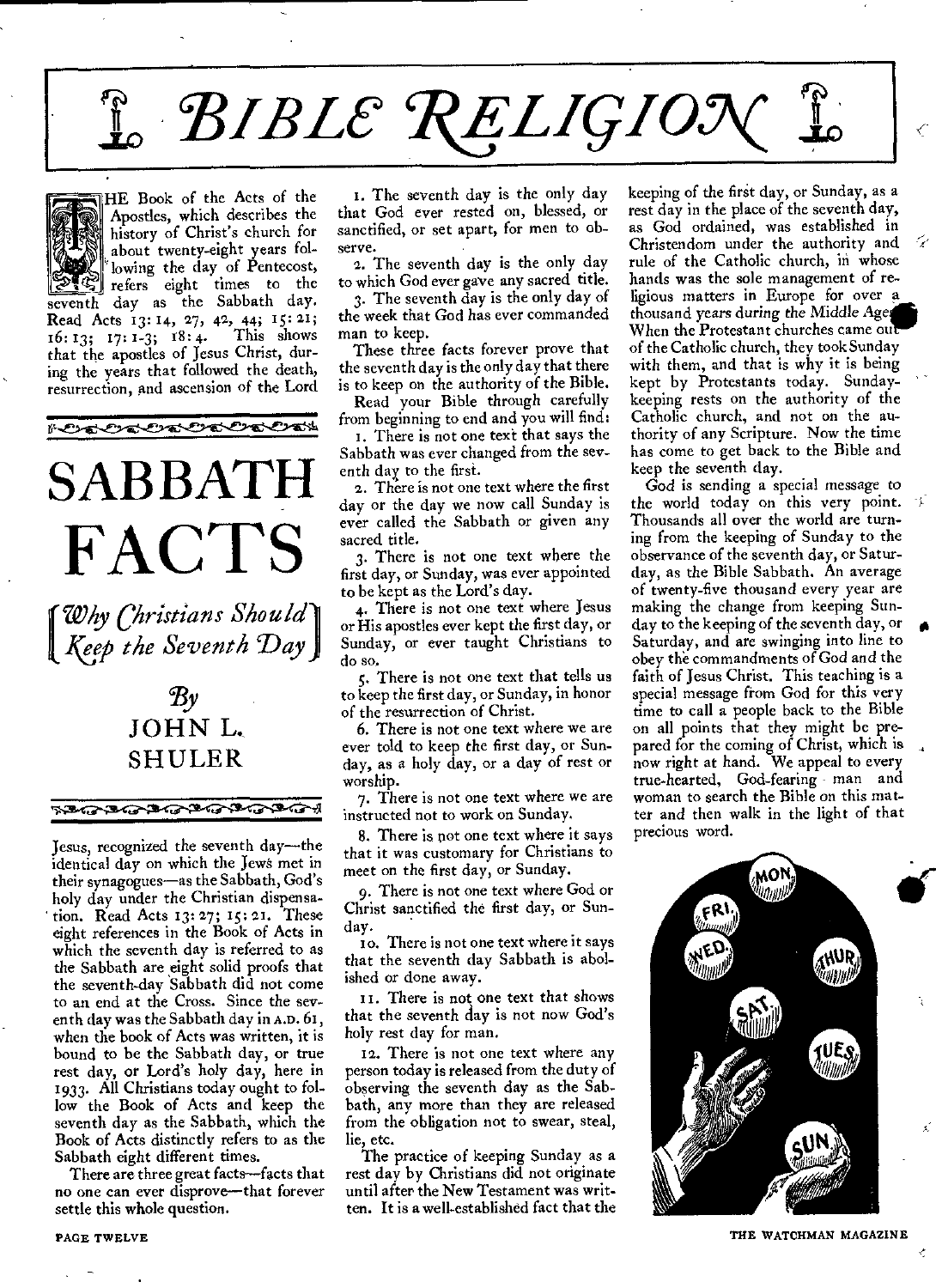

## The CHRISTIAN SABBATH

1. What does "Christian" mean? "Pertaining to Christ or His religion." *—Webster.* 

2. What is the first mention of Christ in the Bible?

父

 $\mathcal{L}$ 

-5

Ŀ,

"In the beginning *God* created the heavens and the earth. . . . And the The waters. . . . And God said, Le make man in *our* image." Genesis Spirit of God moved upon the face of waters. . . . And God said, Let *us*  2, 26. *Note.—All* three Persons of the Godhead were active in creation.

3. What was Christ's relation to the work of creation?

"In the beginning was the Word, and the Word was with God, and the Word was God. . . . All things were *made by Him; and without Him was not anything made that was made."* John  $\left[1, 3\right]$ 

4. What was the last act of creation? "Thus the heavens and the earthwere finished, and all the host of them. And *on the seventh day God ended His work which He had made; and He rested on the seventh day from all His work which He had made.* And God blessed the seventh day, and sanctified it: because that in it He had rested from

all His work which God created and made." Genesis 2: *1-3. Note.—It* was by the creation of the Sabbath that the work of creation was brought to its climax and close. As Christ was the agent in all creation, He created the Sabbath. It is Christ's Sabbath, then, because He made it.

'5. Who was the leader of the Israelites?

"Moreover, brethren, I would not that ye should be ignorant, how that all our fathers were under the cloud, . . . and did all drink the same spiritual drink: for they drank of that spiritual Rock that went with them: and *that Rock was Christ" 1* Corinthians to: 1-4, margin.

6. Was the Sabbath Christ created in the beginning kept by the Israelites under Christ's leadership?

"On the sixth day they gathered twice as much bread, . . and he [Moses] said unto them, This is that which the Lord hath said, *Tomorrow is the rest of the holy Sabbath unto the Lord: . . .* that which remaineth over lay up for you until the morning.  $\ldots$  And the Lord said unto Moses, How long refuse ye to keep My commandments

and My laws? See, for that *the Lord hath given you the Sabbath,* therefore He giveth you on the sixth day the bread of two days. . . . *So the people rested on the seventh day."* Exodus 16: 22, 23, 28-30.

7. Did Christ himself keep the Sabbath when He was on earth?

"And He came to Nazareth, where He had been brought up: and, *as His custom was, He wen int, the synagogue on the Sabbath day,* and stood up for to read." Luke 4: 16.

8. Did He expect His followers to keep the Sabbath after His ascension?

"Pray ye that your flight be not in the winter, neither *on the Sabbath day."*  Matthew 24: 20. *Note.—This* referred to the flight of Christians from Jerusalem before the Romans destroyed it in A. D. 70.

9. What is the relation of Christ to the Sabbath He created?

"The Son of man is *Lord also of the Sabbath."* Mark 2: 28.

:o. Can anything Christ has created be altered?

"I know that whatsoever God doeth, *it shall be forever: nothing can be put to it, nor anything taken from it."*  Ecclesiastes 3: 14.

11. What, then, is the Christian Sabbath?

"The *seventh day is the Sabbath of the Lord thy God:"* Exodus 20: 10.

**EXAMPTURE PROBLEMS SOLVED** 87

*This is a service department where questions on religion, ethics, and 'Bible interpretation will he answered. Inquirers may address the editor.* 

## THE "DAILY SACRIFICE"

*Please explain the "abomination that aketh desolate" (Daniel 11:3!.) What is the "daily sacrifice," and when was it taken away?* 

A complete and satisfactory answer to these questions would be too long to publish in this column. Our questioner is referred for a full explanation  $\overline{a}$  to the book "Thoughts on Daniel and the Revelation" (procurable from the Southern Publishing Association, publishers of the WATCHMAN MAGA-ZINE), the comments on Daniel 8: 13 and 11: 31. We will say here that the word "sacrifice" in this verse is an k erroneously supplied word. It will be noticed that the word is in italics, denoting that it is not in the original but is supplied as giving the meaning as the translators understood it. But the expression should read "daily desolation and the transgression of desolation." The daily desolation was paganism, and it was taken away in 538 A.D. to make way for Catholicism, the transgression (or abomination) of desolation. We urge the full study of this question from the book cited.

#### THE NUMBER SAVED

*Are we to understand from Revelation 14: 3 that only 144,000 of the living will be saved at the second coming of Christ?* 

That is our understanding. Coupled with Revelation 7, which gives a prophecy of the sealing work, we believe this text proves that there will be 144,000 *living* saved when Jesus comes. In view of such texts as Luke IS: 8, which infers that there will be little faith in the earth when Christ comes; and Matthew 7: 14; 22: 14, which say few are chosen among the many called; and Luke 13:23-3o,

which intimates that few will be saved; and Luke 12: 32, which says only a "little flock" will get the kingdom, we conclude that the number given is- not too small to stagger our faith. There are some who believe that this number means only heads of families, and therefore should be multiplied by three or four; and others believe it includes all who have died in belief of the threefold message of Revelation 14:6-12, that is, since 1844. On these points we profess no definite light. At greatest, a comparative few will be saved. The whole teaching of the Bible bears this out. A very small number travel the "narrow way." We need to be careful of a tendency these days to think that a majority must be right in moral matters because a majority carries the day in political affairs. The right has ever been with the minority.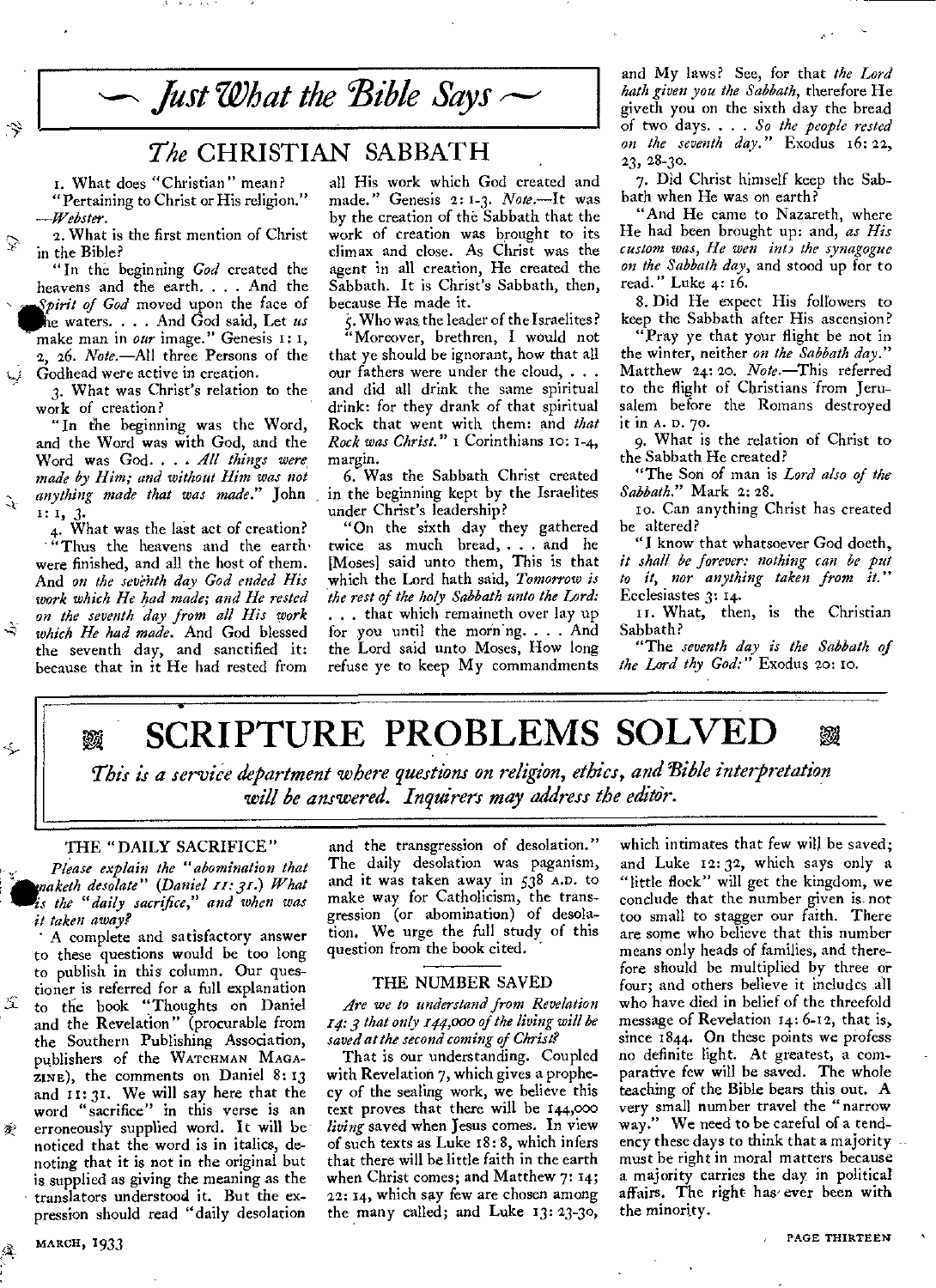**HEALTH SERVICE** ৣ



God has provided better food for the human race than the dead flesh of these swinish scavengers.

# Shall We Eat MEAT? **Or Something BETTER?**

## $B_y$  DANIEL H. KRESS, M. D.



R. PAVLAV, in his experiments upon dogs, discovered that when meat was fed to an animal, the gastric juice formed was very highly acid, and especially adapted for the di-

gestion of meat. When bread was substituted in place of meat, an entirely different gastric juice was formed, conaining much less acid, and especially adapted for the digestion of bread. Milk produced a gastric juice which differed from both of the others. This shows that the normal stomach should experience no inconvenience or difficulty in digesting one or even two kinds of foods at one meal. But when meat, milk, bread, butter, puddings, cabbage, potatoes, jam, and fruit are all taken at the same meal, the stomach becomes confused, and indigestion, fermentation, and autointoxication result. From merely a health standpoint, it would be better to eat a simple meal composed of bread and meat, if meat could be obtained from a healthy creature, than to eat so large a variety of these complex messes. I would, however, not recommend either. The simpler the foods, the fewer and less complex the dishes, the better the health. In the future there will be much less cooking of the complex dishes and dainties. Sensible men and women will discover that the foods that require little or no preparation aside from mouth preparation are in every way the best adapted for man's needs; i. e., the fruits, nuts, cereals, and legumes. These were the foods given to man at the beginning. While it is lawful, and under certain conditions necessary, to use inferior foods,

it is certainly not expedient or wise to do so, only in the absence or scarcity of the foods referred to.

God at the beginning gave to man the foods best adapted for his needs. After the fall, man was driven out of the garden containing the trees laden with fruits, and was compelled to till the soil. Being placed where the original food could, not always be obtained, the additional command was given, "Thou shalt eat the herb of the field." After the Flood, when all vegetation had been destroyed, the additional command was given, "Every moving thing that liveth shall be meat for you."

We see that all the commands given in the past regarding foods were given because of existing conditions, and apply with equal force to similar conditions where or whenever they may exist. In the absence or scarcity of fruits, grains, legumes, and nuts, the command to man still is, "Thou shalt eat the herb of the field," and in the absence or scarcity of the herbs as well as the fruits, etc., the command is, "Every moving thing that liveth shall be meat for you."

## EAT LIVING FOOD

(The command to eat flesh is provisional. Flesh foods should always be regarded as inferior foods. Many of our leading medical authorities and physiologists-are fully agreed that flesh is not the most suitable food for man.

The vegetable kingdom possesses the power of combining and giving life to the lifeless elements found in the air and soil. It alone stores up energy.

The vegetable kingdom produces food for the consumption of the animal kingdom. It is true that meat contains protein, an important food element, but the difficulty is that it has associated, or combined, with it uric acid cinders and clinkers and other acid wastes, which in time clog the living furnace. Disease also prevails to a marked degree among the creaturesslaughtered for human consumption. This makes it unwise, to say the least, to subsist largely<sup>o</sup>upon a diet of meat or meat producis.

## THE VALUE OF FRUITS

(Above all other foods, fruits, because of their dietetic and medicinal value, are best adapted for man's needs. They contain the elements of nutrition in a predigested or easily digested form. Unripe fruits contain a large quantity of raw starch, which is tasteless, and they are for this reason indigestible. In the process of ripening by the influence of the sun, the starch is digested or converted into fruit sugar. The more thoroughly fruit is ripened, the more sugar it contains, and the sweeter it tastes. A similar change takes place in the fruit in the process of ripening to that which takes place in the alimentary canal by the action of the saliva and pancreatic juice upon starchy foods. The acids found in fruits are both nutrients and germicides and are also utilized as body fuel, the same as sugar. In the process of oxidation they are converted into alkalis, thus increasing the alkalinity of the blood, which favors the elimination of uric acid and other acid and body wastes.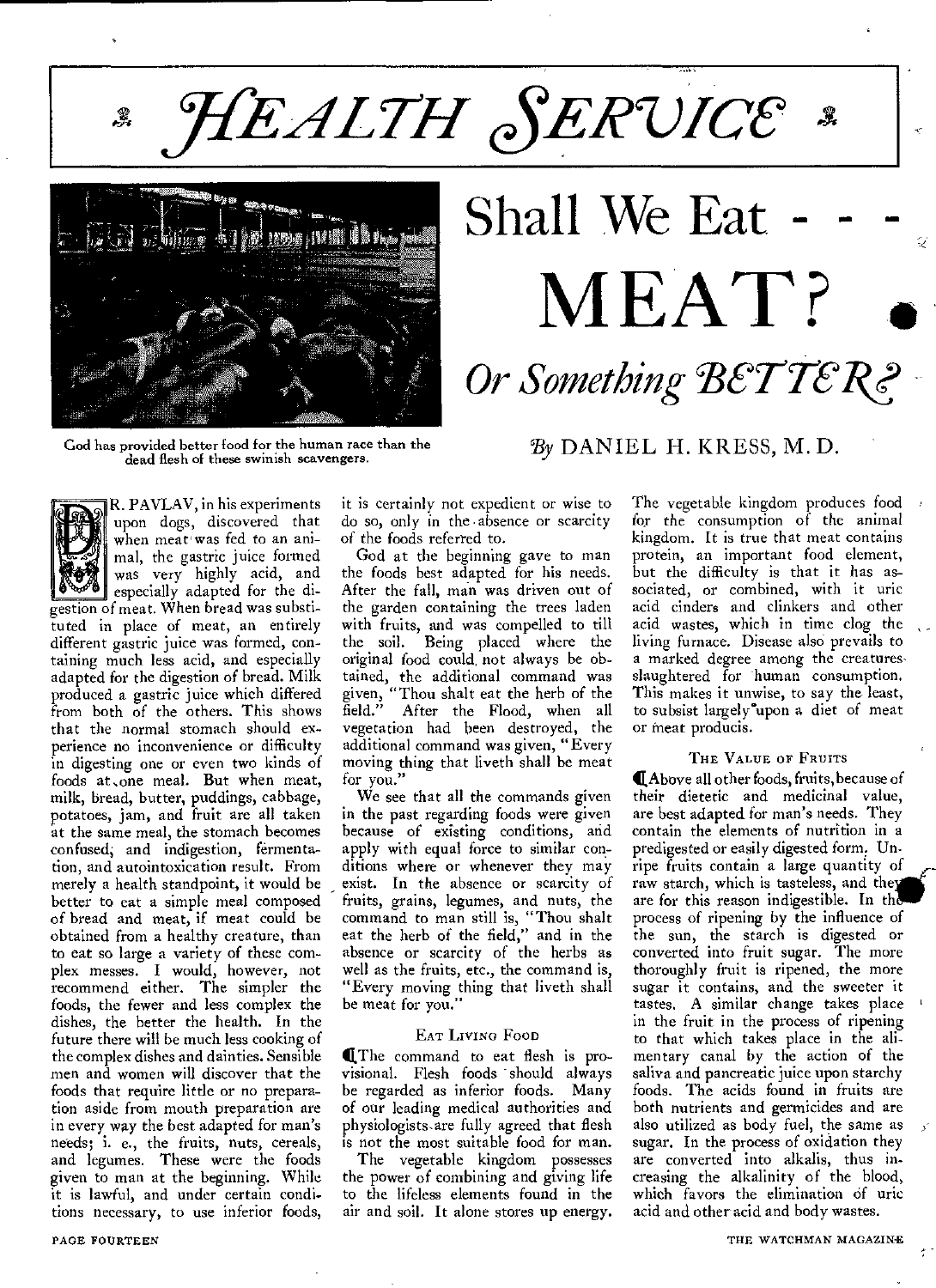There exists a prejudice against the use of nuts as a table food. They are considered to be indigestible. This is because they are frequently eaten between meals or at night before retiring. Nuts furnish protein and fat in their purest and sweetest form. They may be said to be both meat and butter. They are *not* difficult to *digest,* provided they are eaten at meal time and thoroughly masticated.

## MOST IMPORTANT FOOD

**ii**Cereals are the cheapest and possibly<br>
in the past have many times been **EXCET EXECUTE:** Cereals are the cheapest and possibly<br>Le most important foods. Physicians forced to say to patients, "Give up the .ci. use of starchy foods; you cannot digest them." But with our added scientific knowledge, we have discovered that this is a mistake. True, it is necessary to eat sparingly, or to avoid the use of improperly prepared porridges, puddings, pastries, soups, and other soft preparations composed largely of starch, for they often create trouble. They are liable to ferment in the digestive tract, and produce alcohol and other acids, which decrease the alkalinity of the blood, and may thus favor the retention of organic wastes.

Starchy food properly prepared is easily digested. A crust of bread, if well masticated, may be 'digested by the feeblest invalid, when the interior of the loaf, containing the same food elements may cause distress or indigestion. All starchy foods are better and easier of digestion when slightly parched or dextrinized. The unleavened bread of ancient times was evidently prepared with this in view. Parching of grains has been practiced for ages. When the children of Israel were deprived of manna, they subsisted principally upon parched grains, unleavened cakes, and fruits—an ideal diet. (See Joshua 5: 11, 12.) Next to the manna, this was the most wholesome and natural diet, and it was prepared in the simplest manner. In the parching, or browning, of starchy foods, the digestive process is carried from starch to amylodextrine, then to erythrodextrine, and finally, when the slight yellowish tint is reached, to achrodextrine. This is as far as artificial means can carry the digestive process. The next step is produced by the action of saliva. The ptyalin of the saliva is a ferment which, if incorporated with the food, converts the starch into maltose in a

few minutes. Thus it is found that starchy foods, which, in the manner usually prepared, are a source of indigestion and fermentation, may, by this simple process of thorough baking and mastication, be made one of the easiest of all foods to digest. Ordinary bread may be rendered much more wholesome and' digestible by cutting into slices, then placing them in a hot oven until they become slightly browned and brittle throughout.

While it is well to have a general *knowledge of the needs of* the body *and*  the quantity of food necessary each day, it is not necessary to weigh out each meal, or to feel that a definite amount must be eaten at each meal. To do this calls the mind too much to the organs of digestion, tends to retard the digestive process, and will not meet with the best results. There are times when there exists a special relish, and, in fact, a demand for some particular food element; this desire it is well to satisfy. While it is well to have a general knowledge of the quantity required of each important food element, *fast* and fixed rules should not be laid down even in this respect. Appetite, when wholesomely educated, is a good guide.

## The Doctor REPLIES to HEALTH QUERIES

*eXedical and hygienic information of interest to the general reader is given here*  by a practicing physician. Queries may be sent to the editor.

## HEALTH PROGRAM FOR TUBERCULOSIS

7

At times I am very weak, with much *pain in my chest and shoulders, and am much underweight, being 5 ft. 51/2 in. tall - and weighing only about go pounds. In ne, an X-ray picture showed my lungs <sup>1</sup>' ffected. What can I do to build up my <sup>1</sup>health? M. T. S.* 

You need to give very definite care to building up your health or the outcome may be serious. You must eat food that will build up your body weight and strength, and there should be plenty of milk in your diet. See also that you do not overcook your foods, or eat food that has been devitalized, for you must have the vitamins in your food. Eat plenty of fresh fruit, and this will help keep your elimination free. Do not  $\approx$  allow any poison to be in your system. Watch for autointoxication or any focus of infection, as bad teeth or tonsils. Do not overfatigue yourself, or allow your strength to be used up in worry. Take plenty of rest and sleep

*in* the fresh air, and with good food, and a change of environment, if possible, you can build up your health again, and overcome any tendency to a disease of the lungs.

## RECOVERY FROM NERVE EXHAUSTION

*I am 27 years old, and have been well until about 2 years ago, when my health began to fail. I had my tonsils and teeth removed but still am not well. I am very nervous, and my heart palpitates upon any exertion. What can I do to overcome this condition? Al. 7. R.* 

You are suffering from a nervous breakdown, perhaps brought on by poison from teeth and tonsils, and have not recovered since their removal. You need a rest, and a change of environment for a time if possible. Be sure that you are not suffering from any further poison from the intestinal tract. Also try not to worry about your condition. Get an hour or two of rest after your noon meal, and take a neutral bath, or a

hot foot bath, at night, and retire early eating a very light meal at night, if you eat at all then. Always remember tha you are going to get well, and forge about any troubles that you may have, and you will *soon find that* you *will* be more rested, and that you will be sleeping normally, and will soon feel like a new woman.

## CRAMPS IN THE LEGS

*What is the cause and treatment of cramps in the legs at night? N. B.* 

Cramps in the leg are severe contractions of some muscle of the leg, and are due either to the presence of fatigue poisons or of some nervous disturbance. Immediate relief can be obtained by grasping the muscle firmly with the hand and holding it until relief is obtained. Then massage of the leg will help take out the soreness of the muscle. A hot leg bath before retiring followed by the application of a heating compress to the leg likely to be affected are quite effectual in preventing an attack.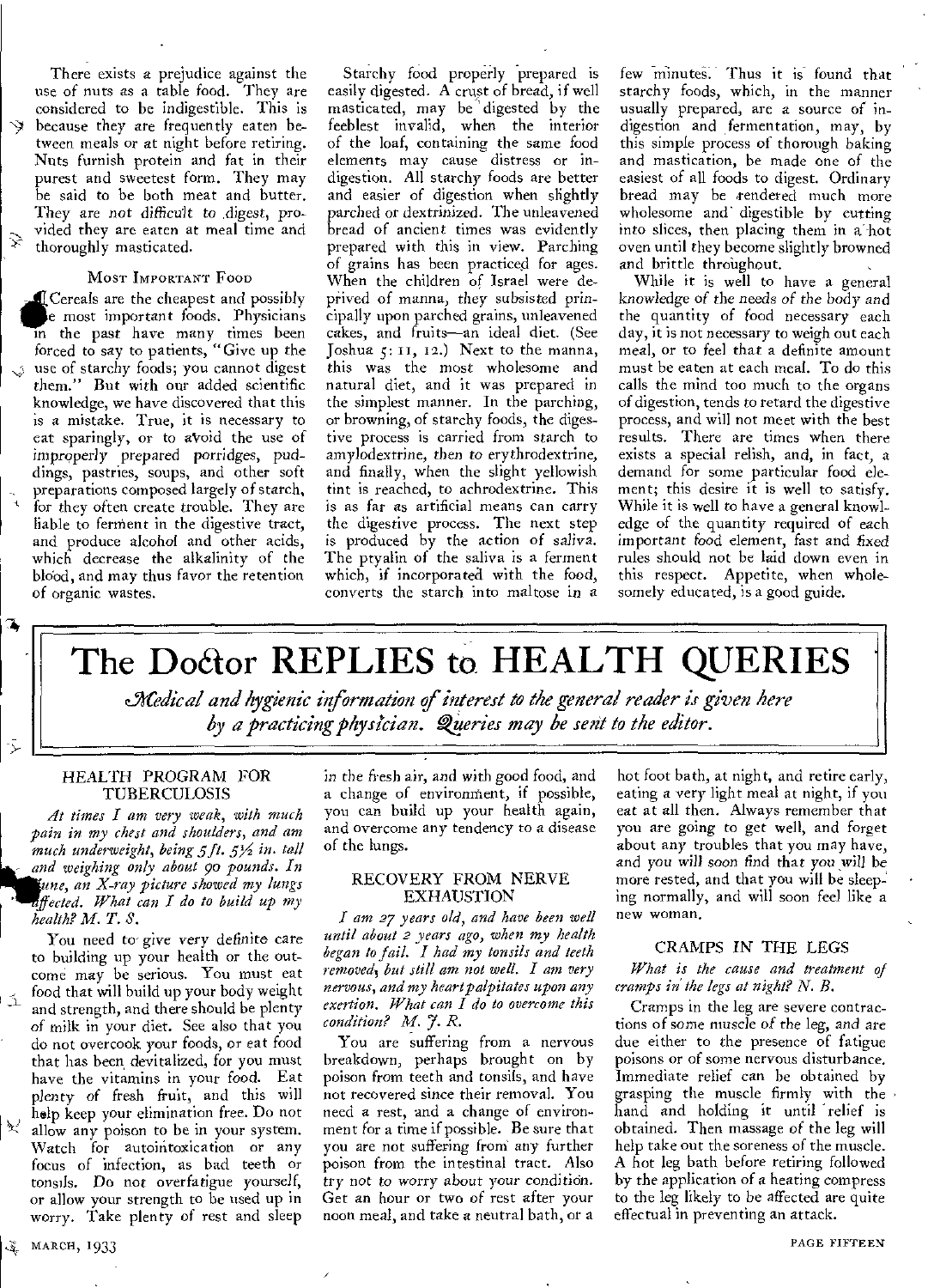# HOME and CHILDREX



OW it so happened that one day last week I attended a club meeting in "The Rising Sun Tavern," built around 1736. History tells us that this place was also called "The

Half-Way House," because it was halfway between New York and Boston. I was also told by some of the old residents that it was here George Washington put up for the night on his way into Massaschusetts.

The Tavern had been recently purchased by our hostess, a woman who sees beauty in the old, and who has taken great delight in restoring the old house to its former charm.

I was sitting on a prickly old haircloth sofa, looking at a spinning wheel that stood at the side of one of the many fireplaces, when a remark from one of the women unceremoniously catapulted me across three States and into the fourth and landed me at Valley Forge.

Again in memory I saw Washington's Headquarters, the old barn used as a hospital, the Waterman Grave and Monument, and all the other interesting spots that stood out so clearly in "The Great Mile at Valley Forge," and which for me terminated at the Washington Memorial Chapel,—" this amazing poem in stone, endless in lovingly elaborated beauty—it is as perfect, as unique, as 'The Eve of St. Agnes,' as rich in color and as thrilling in meaning," as Christopher Morley writes of it.

411 recalled how reverently we listened while the white-haired minister told us of a regiment of boys, who, the day before they went across in the last war, visited the chapel, and asked permission for one of their number to play the organ while they sang a hymn. After the singing they asked the minister to pray for them, and every one, to a man, fell down on his knees and consecrated himself to God.

Softly and quietly we left the chapel, just as the bells were played—the first great American-made carillon of the nation. Even after the last notes died away we lingered, seemingly reluctant to turn our steps towards home.

"Such a beautiful spot," said one of the tourists, "I *can* now better understand why so many girls want to come here to be married.



*e\_Afartha 6: Warner* 

Then a heavily painted, scantily dressed young girl spoke up: "Oh piffle! It gives me the creeps. I wouldn't be married here,. not for *anything.* I know *four* girls who were married here,



and every one of them has had an unhappy marriage."

For days after, I would think of those unhappy marriages and wonder what made them unhappy. The contracting parties must have been in love with each other at the first, else

they would not have chosen the beauti ful chapel for the beginning of the new life. All this I reasoned out, but the cause of the unhappiness remained a mystery to me—until I overheard that remark in "The Rising Sun Tavern."

Taking her seat in a ladder-bac chair, the woman said: "I know I at dreadfully late, but the 'boss' had a grouch on. I decided the best thing for me to do was not to tell him I was coming, but to wait until he left for work, so I did."

A laugh followed her remarks, and another woman' spoke up: "Well, my husband gets a grouch quite often. He is in the classroom all day, and of course it would never do for him to be cross there. He doesn't want his pupils to be afraid of him. So he comes home and takes his crossness out upon us. Nothing is done right in the house; he is just fussing and stewing all of the time."

At this point, the guest speaker, a stranger to all of us; spoke from her place by the hearthstone, "It does  $+$ seem a pity that the family has to bear the brunt of his crossness," and then the business of the hour was taken up by the clubwomen.

**I**Now I resented these remarks. I know husbands are not perfect; as for that matter, neither are wives. But and if I had a grouchy husband, I *do*  know I would not want to broadcast it around the neighborhood, and then right away I thought of those unhappy marriages I had heard about at Valley Forge, and I wondered if the beginning of it all was not because some wife was failure.

So many girls, and especially wives, set themselves up on pedestals, and think they should be admired and worshiped. They seem to forget that when they took the marriage vow they promised to be *helpmeets;* and a true helpmeet keeps all the unpleasant things to herself. She could not be loyal to her husband and do otherwise.

'Now if I had a grouchy husband, I should first satisfy myself that my cooking did not give him a case gf indigestion. If that wasn't the matter with him, then I should take myself to task. Was I nagging? Was I over fussy? Did I consider myself his superior? Or was I shirking my share of the burdens?

*(Continued on page 19)*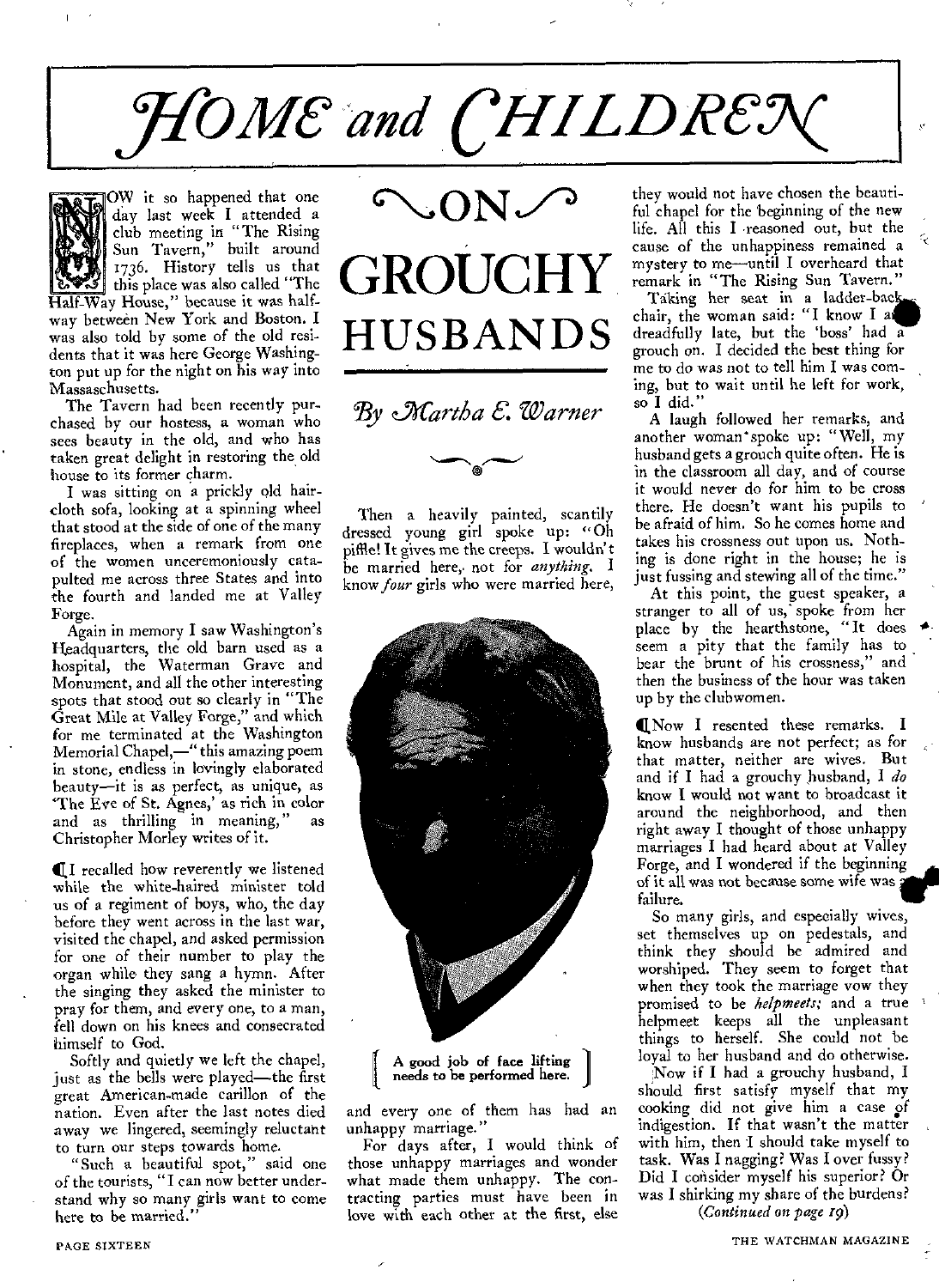**HE** STOOD on a chair before the mirror, this three-foot scion of mirror, this three-foot scion of a noble sire, and gravely, sedulously he passed the dull old kitchen knife adown his cheeks and over his chin and upper lip,—"Shaving, just like Daddy!

We laughed at his earnest burlesque, and his father cried to him, in that indescribable tone of paternal pride and affection: "Oh, you little shaver!"

 $\widehat{\times}$ 

Well, the Little Shaver has kept agrowing, and I have watched him grow. He has not forgotten, either, his early attern, and in this way and in that way I have seen him making every' effort to shape his experience and his ideals "just like Daddy's."

I have seen him go a-fishing with a bent pin and a grocer's string and with a crooked apple branch, to catch "whoppers" in the muddy rivulet of a summer shower. And he imitated as well as he could that backward flirt of his line and that expert cast to just the right spot which he had watched his father make in the trout stream.

I have seen him drive a Kiddie Kar *with all* the *gravity* and *all* the flourish that belong to his father's finished handling of his Cadillac. His swiftly paddling feet could not detract from the dignity of his pose up above, nor



## By Arthur W. Spalding

affect at all the grand manner of his dismounting and giving one superb backward glance at his stately vehicle as he strode in to his office appointment.

And I have heard him argue like a lawyer for some point he had determined upon, with childish rationality, without tempestuousness or weakness. He had watched his lawyer father do it.

And so I cast my thoughts along the path the Little Shaver is going to tread through the years to come. What shall form his ideals, what determine his decisions, what make out his course? The things his father upholds, the track of his father's reasoning, the way his father walks. To him his father is a living epistle, to be read and believed and followed. And while other men will have their influence upon him, and he

may vary in particulars from the aspect of his father's life, still the main pattern will be that early mold in which he was cast and to which he consciously shaped his soul. If the Little Shaver is to become a man tomorrow, his father must be a man today.

Well, what about your Little Shaver? What will you have him be? Will you have him obedient, law-abiding, and law-honoring? That depends upon your obedience. Does he observe that you' hold to the principles he hears you talk about, in diet, in dress, in speech, in worship? His obedience, or lack of it, will be formed upon the model you set. No father is able to enforce obedience to his law if he is not himself obedient to a higher law.

Will you have your boy courageous? Let him see you meet the trials of every day with undaunted heart. When your cow is killed or your books are not selling, when the frost cuts\_ off the fruit, or the floods sweep away your goods, when men have told a black lie about you, or when the value of your real estate is going down, what sort of front do you put up to your family? Courage that holds on to the battlefields of the great world is courage that was born and bred in the home.

*(Continued on page 19)* 

A Home Maker ANSWERS Parents' QUESTIONS

*Perplexing questions on married life, home management, and child training will be answered here by a specialist on the home and its ideals. Send questions to the editor.* 

## TIMIDITY AND RESERVE

*Are timidity and reserve to be cultivated in children these days? children were naturally more reserved han those of today. Is it holding them back to encourage this reserve?* 

The answer depends upon the individuality of the child. Some children are very demonstrative, others are shy. The dispositions of children have not changed since yesterday: any changes observed are the result of either environment or treatment, perhaps both.

The city child, subjected to influences of crowds, rushing traffic, and forcing methods of education, is more likely to be bold and self-assertive than the country child; and the proportion of  $\approx$   $^{\circ}$ city population has rapidly increased and is increasing. City influences also tend to center the child's attention upon himself, by giving him less of natural work to do and more of social life, with its attendant self-concern. Country

. life, with home and farm duties suited to the child's age, and with studies in nature, makes the best condition for normal development.

But the child's individuality is the chief index. The very shy child should be trained out 'of his excessive timidity, while the self-assertive child should be trained out of his egotism. The basic treatment for each type of child is, however, the same; namely, centering the attention and interest upon persons, things, and subjects outside himself. Repression in the case of the self-assertive child is properly only an incidental and emergency measure, while direct piessure upon the shy child to assert h mself is sure to defeat its own purpose.

Timidity should not be taught any one; but a proper reserve is right. The timid child may be judiciously praised; the boastful child should not be denied appreciation, but its expression should be in much less liberal doses. Teach

both of them by stories suited to their needs, by study of nature and work in the garden and with birds and animals. Give each regular, helpful duties to perform, love them deeply but wisely, and hold in your own mind and before them the ideal of unselfish and loving service for others.

#### FATHER'S TABLE MANNERS

*Daddy shovels his food into his mouth with his knife. He will not change his way. Little daughter delights in using her knife the same way. How can she be taught to do otherwise when she considers Daddy's example as good as Mother's, or even better?* 

Convert Daddy. But how comes it that Mother has lost her natural position as Most Admirable? There must be something or other delightful about Daddy which attracts Little Daughter. It might be well for Mother to study his ways, and be wise.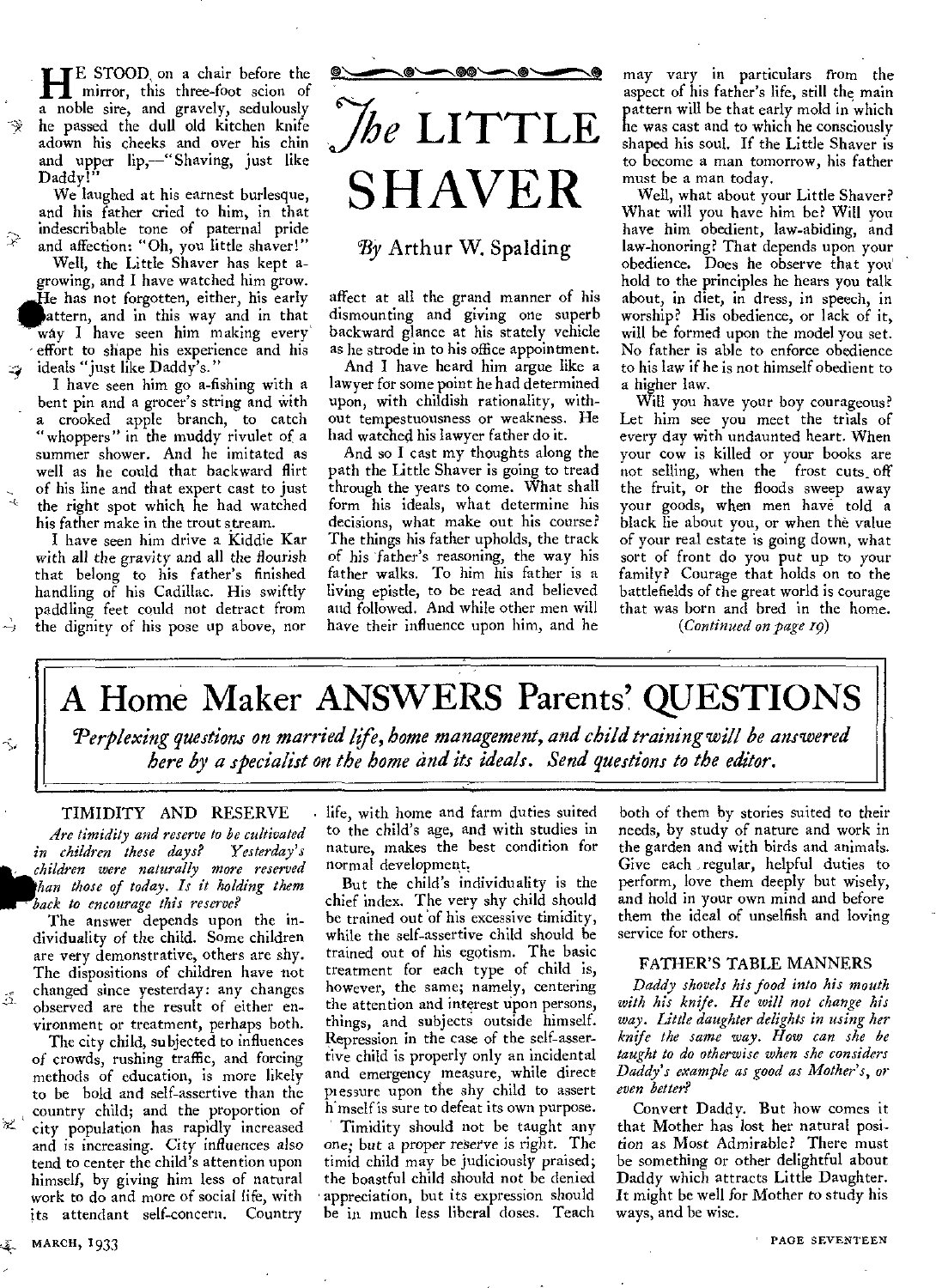

## *The* Month's Reading



## *Thought-Provoking Paragraphs*

## The Tragedy of Peace

WO men, noted for their powers of observation and practical thinking, attended the latest disarmament conference at Geneva, Switzerland, and expressed their opinions of such gatherings. Here is a little of what they said, as reported in *Pictorial Review:* 

*Konrad Bercovici, famous author:* 

At the Geneva conferences, war, and not peace, is being regulated. The delegation of each power urges that the other powers should disarm, that they should reduce their armaments while its own country keeps its arms and even augments them as the wind of war may blow.

"When the delegation of one country claims the right to arm itself up to a definite point, a half dozen other powers immediately claim a proportionate increase in their own arms. For what is the use of arms at all unless you are better armed than your neighbor?

"Now Germany has broken away from the conferences altogether. Japan follows suit. And the god of war sits somewhere back of the munitions manufacturers and laughs and laughs.

"I have attended conferences at Geneva during which the discussion concerned the quantity of powder that should enter into the bullets of certain type guns. The discussion was very technical and abstract. No one objected on the ground that these bullets were intended to enter human flesh and that it didn't really matter whether they were propelled by a two-and-threequarter-ounce charge of powder or two and seven-eighths of the same stuff.

"I have listened to speakers at the Peace Conference who discussed the wing-spread of the bombing planes. As if in the event of war it would matter very much to the population below men, women, and children—whether they were being blown to smithereens by a bomber flying a thousand feet above their heads or eleven hundred feet!

"Other delegates fought very earnestly to establish when a tank is a tank and when it isn't. That these tanks were especially designed to crush and crunch human beings in uniforms seemed to be beside the question!

"The discussions of the Disarmament Conference were divided into three sections: terrestrial warfare, aerial

warfare, and chemical warfare. I don't know the quality of the gases that are being discussed at the disarmament conferences by chemists and bacteriologists. But I don't see much difference whether I and my children are killed by gases producing stomach cramps or the sudden cessation of the heartbeat! Listening to these discussions of technicians, I felt like being in a slaughterhouse. Peace conferences!

"The world has been duped. Ten million people had been killed and fifteen million crippled in a war supposed to end all wars. To pacify the people the very same individuals who were responsible for the last war have channeled the cry of distress into a cry of peace, and masqueraded the new war discussions into peace conferences and League of Nations conferences and disarmament conferences.

"Fourteen years after that unfortunate peace treaty signed at Versailles the French and the Germans still hate each other and are as close to throwing themselves at each other's throats as they have ever been. There is no friendship between the former Allies. There is no friendship between the former enemies. Fourteen years after the signature of peace there are actually more people armed than there were the day of the Armistice!"

## *Professor Albert Einstein, outstanding German scientist and mathematician:*

"We should be standing on rooftops, all of us, and denouncing this conference as a travesty—a travesty of justice and of the will of the peoples of the world! It is not only that this conference of peace is a failure, but that these delegates have come here under the guise of peace to foster war!

"They told the people that they would go to Geneva to secure peace; and, once here, they talk war. I have come to Geneva to do what I can to put forward a movement to mold the character and the will of the peoples of the world against war, the will of the peoples left at home and who are not represented at this conference or at any of the other conferences held in the past.

"The people here have surrounded themselves and armed themselves in such a manner that no one can possibly have any influence over them. Neither you nor I nor anybody else can switch this conference now from the road it has taken to the honest path. The Peace Conference here is a farce. Doomed to be a farce. This is not what we have waited for all these years. It has not been intended to be anything else. e.<br>at<br>s.<br>g<br>m<br>at

' "We are not nearer peace fourteen years after the Armistice of the Great War than we were the day before the Armistice was signed. We have waited long enough for the politicians and the statesmen to accomplish what they had promised to accomplish. Peace! Peace! Eternal peace! We have sent them here. to make peace, to make peace perpetual! They have cheated us. They have fooled us.

"Hundreds of millions of people in Europe and in America, billions of people the world over, as well as the billions of men and women yet to be born, have been and are being cheated, traded, and tricked out of their lives and health and well-being and happiness in this conference! We have waited long enough. We have had enough patience with their half measures, with their promises! Enough! Enough!"

## The Little Shaver *(Continued from page 17)*

Will you have your boy self-controlled? Then be the master of your own appetites and passions. No Reuben can make a Moses. A man may preach temperance on the platform, and wreck temperance in his home. If a man cannot go without a pipe, can he expect his son to refuse cigarettes? Appetite is the master of both. If a man scolds and frets in his home, can he expect his son to keep his temper on the playground or in the shop? Passion controls both. If a man is not the master of his own thoughts, can he expect to teach his son purity? Lust is in the blood. But the man who for his son's sake keeps under his control the appetites and passions of his body and mind, and makes them the legitimate servants of his necessities, that man can be the worthy teacher and father of a son who will be an honor and a blessing.

Would you have your son reverent? Then let the world be to you God's temple, and walk softly therein. Commune daily with God through His word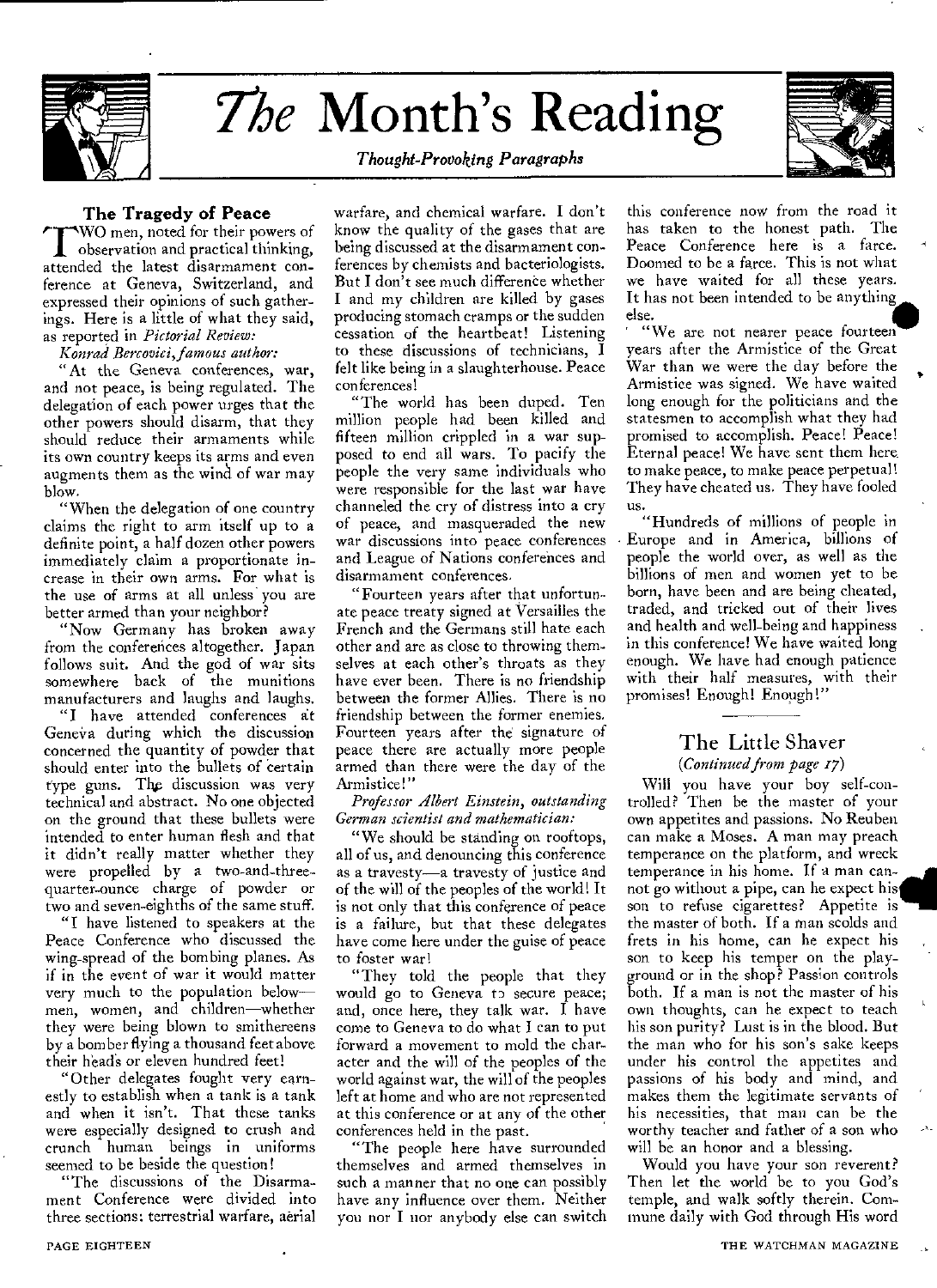and His works. Make the family worship hour in form and spirit a time of quiet, reverent, but happy, communion with the heavenly Father. Let the sacred things of life-courtship, marriage, parenthood, home, church, the service of God and humanity—be matters of serious, not of frivolous, consideration. Be reverent yourself, and you will see your sons come to appreciate the sacraments of life and walk in them as God's noblemen.

 $\mathcal{D}$ 

 $\overline{\phantom{a}}$ 

 $\hat{\varphi}$ 

Ĺ.

The Little Shaver is watching you, father. In him you may repeat your ife, and if you will, make and mend it into the better, the higher ideal that your experience has made you know. What are you doing with the Little Shaver?

## Church and Family Lose *(Continued from page a)*

morass they got us into, while church and home would never have gotten us into it, and are the only means of getting us out of it.

But this is simply a matter of Bible prophecy. Said Paul two millenniums ago: "In the last days perilous times shall come. For men shall be . . . disobedient to parents, . . . without natural affection, . . . having a form

of godliness, but denying the power thereof." 2 Timothy 3: 1-5. Men recognize the value (form) of religion, but will have nothing to do with it as a force. The family is abandoned as an institution and the home as a refuge. The church is simply a convenience for weddings, funerals, and social and business connections. Can we wonder that America is where it is today?

## On Grouchy Husbands *(Continued from page 16)*

And I should not be content until I had found and *eliminated* the cause; because I believe women should go about the business of marriage with as much seriousness and determination to make a success of it as did Washington when he took up his duties as commander, and as did the boys who consecrated their lives to God and Country. And I know that it is possible to keep and hold a man's love so that he will want to say as in the days of old, "I loveyou."

Marriage is not all sunshine. No, indeed! It is a school of the sternest sort where wives and husbands have many lessons to learn; but they should, in the learning, *always* be loyal one to another.

"We mortals, men and women, devour many a disappointment between breakfast and dinner-time. Keep back the tears, and look a little pale about the lips, and in answer to inquiries say, `Oh, nothing!' Pride helps us; and pride is not a had thing when it only urges us to hide our own hurts — not to hurt others."



## **—lumbago**

The one sure relief for backache is Sloan's Liniment. Because Sloan's rushes fresh blood to the sore spot instantly *and this fresh* blood stops *pain, relaxes*  muscles, warms and soothes you. You sleep is not spoiled. No wonder so many millions of people call Sloan's a godsend. ... And remember - it costs only  $354!$ 



You

are invited to transact your banking business in Washington with this bank where a cordial welcome awaits, you  $\mathbb{R}^2$ 

## **The Commercial National Bank**

14th and G Streets, N. W. Washington, D. C. *"The Bank of Personal Service"* 

MARCH, 5933 PAGE NINETEEN